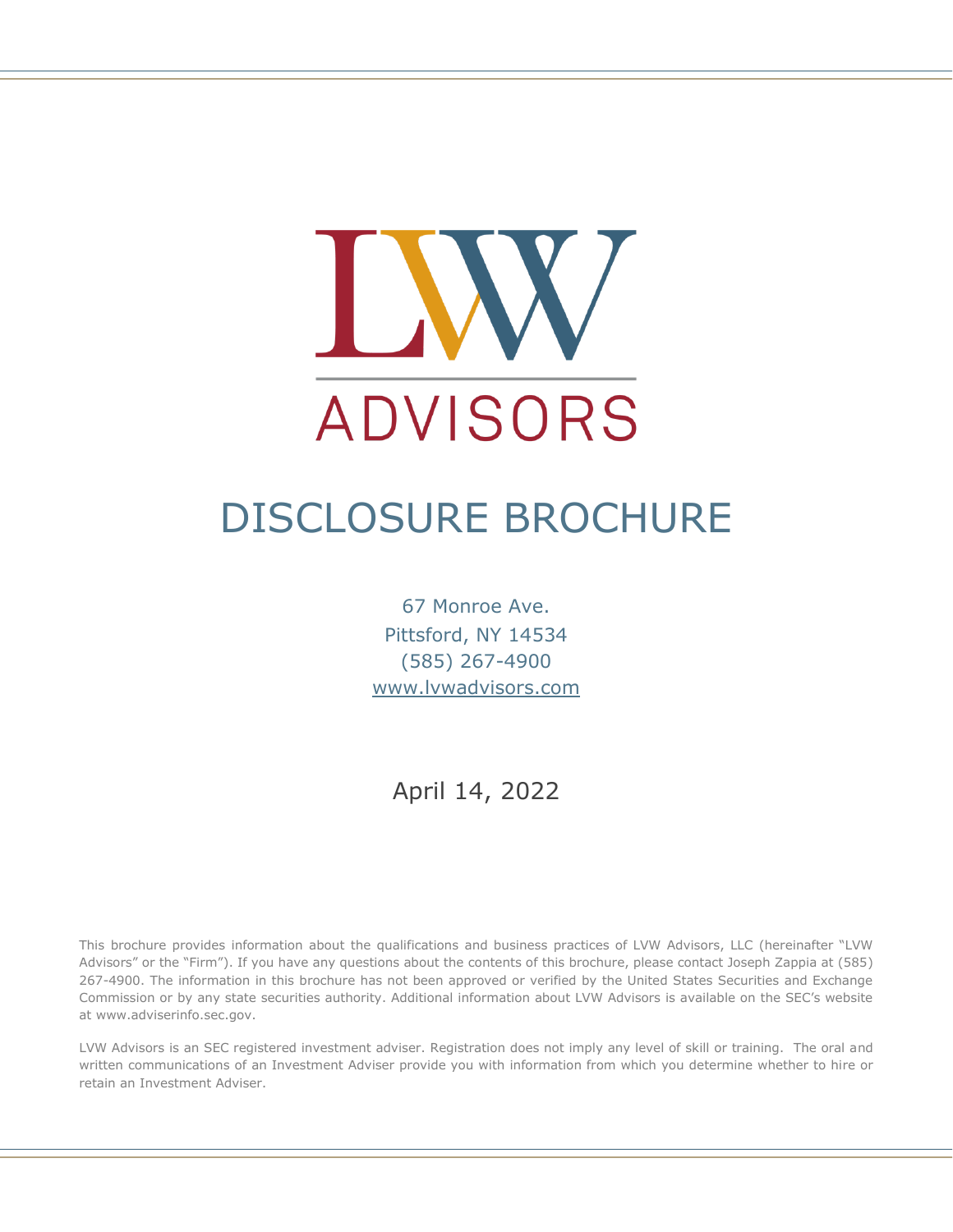# **Item 2. Material Changes**

This Item of the Brochure summarizes material changes that have been made to the Brochure since our annual updating amendment dated March 31, 2021. Since that annual updating amendment, we note the following:

We have revised our Brochure to describe, and further to clarify our disclosures, regarding Focus Treasury & Credit Solutions, LLC ("FTCS"). FTCS is compensated by sharing in the revenue earned by such third-party institutions for serving our clients. LVW Advisors does not receive any portion of this revenue. For additional information, please refer to Items 4, 5 and 10 of this Brochure.

We have revised our Brochure to describe a business arrangement with an affiliate, SCS Capital Management, LLC, under which we are recommending that certain of our clients invest in certain private investment vehicles managed by SCS. For additional information, please refer to Items 4, 5, 10 and 11 of this Brochure.

We have revised our disclosures regarding our duty of best execution to delete the statement that "We are not required to select the broker or dealer that charges the lowest transaction cost, even if that broker provides execution quality comparable to other brokers or dealers." For additional information, please refer to Item 12 of this Brochure.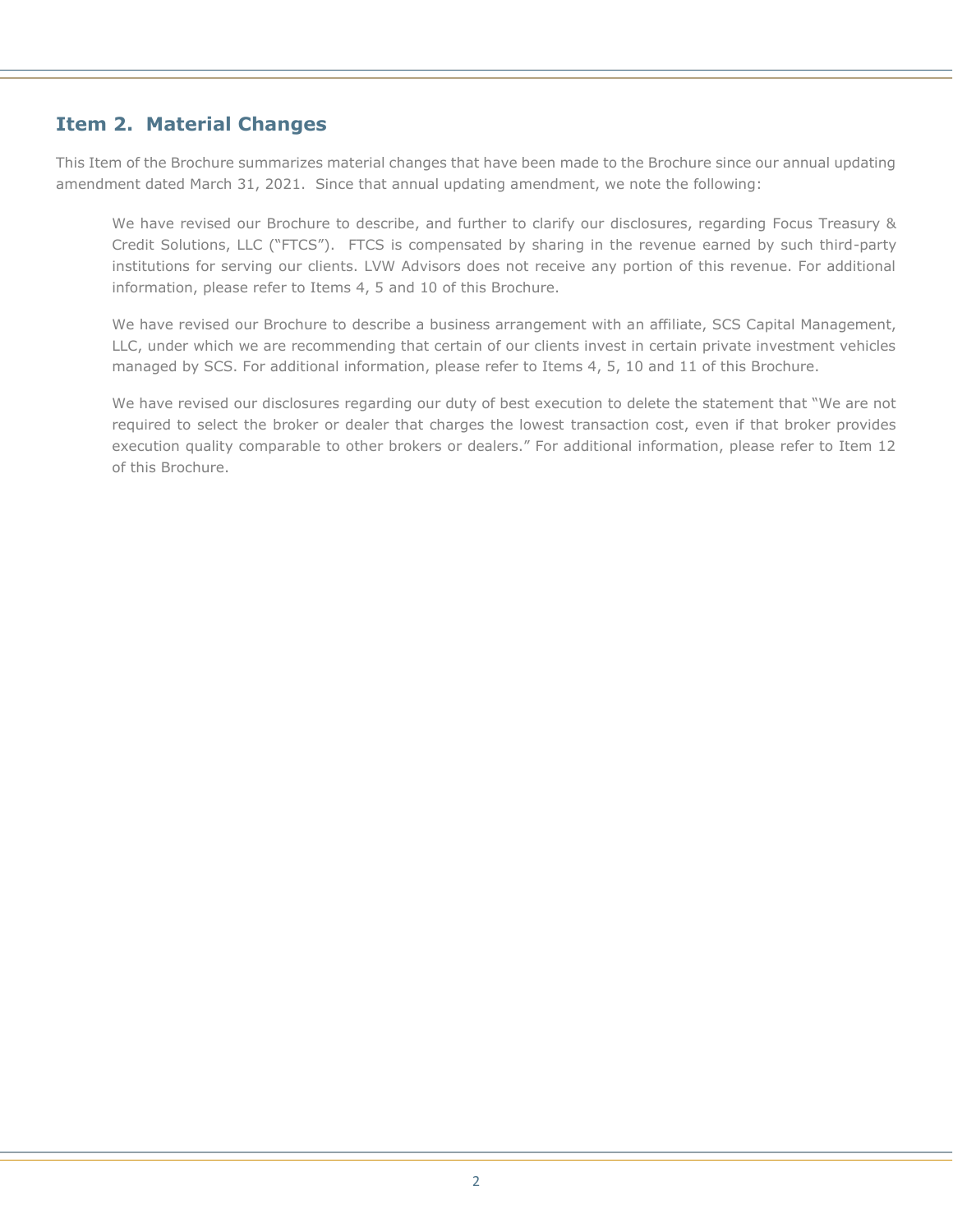# **Item 3. Table of Contents**

| Item 11. Code of Ethics, Participation in Client Transactions and Personal Trading  15 |  |
|----------------------------------------------------------------------------------------|--|
|                                                                                        |  |
|                                                                                        |  |
|                                                                                        |  |
|                                                                                        |  |
|                                                                                        |  |
|                                                                                        |  |
|                                                                                        |  |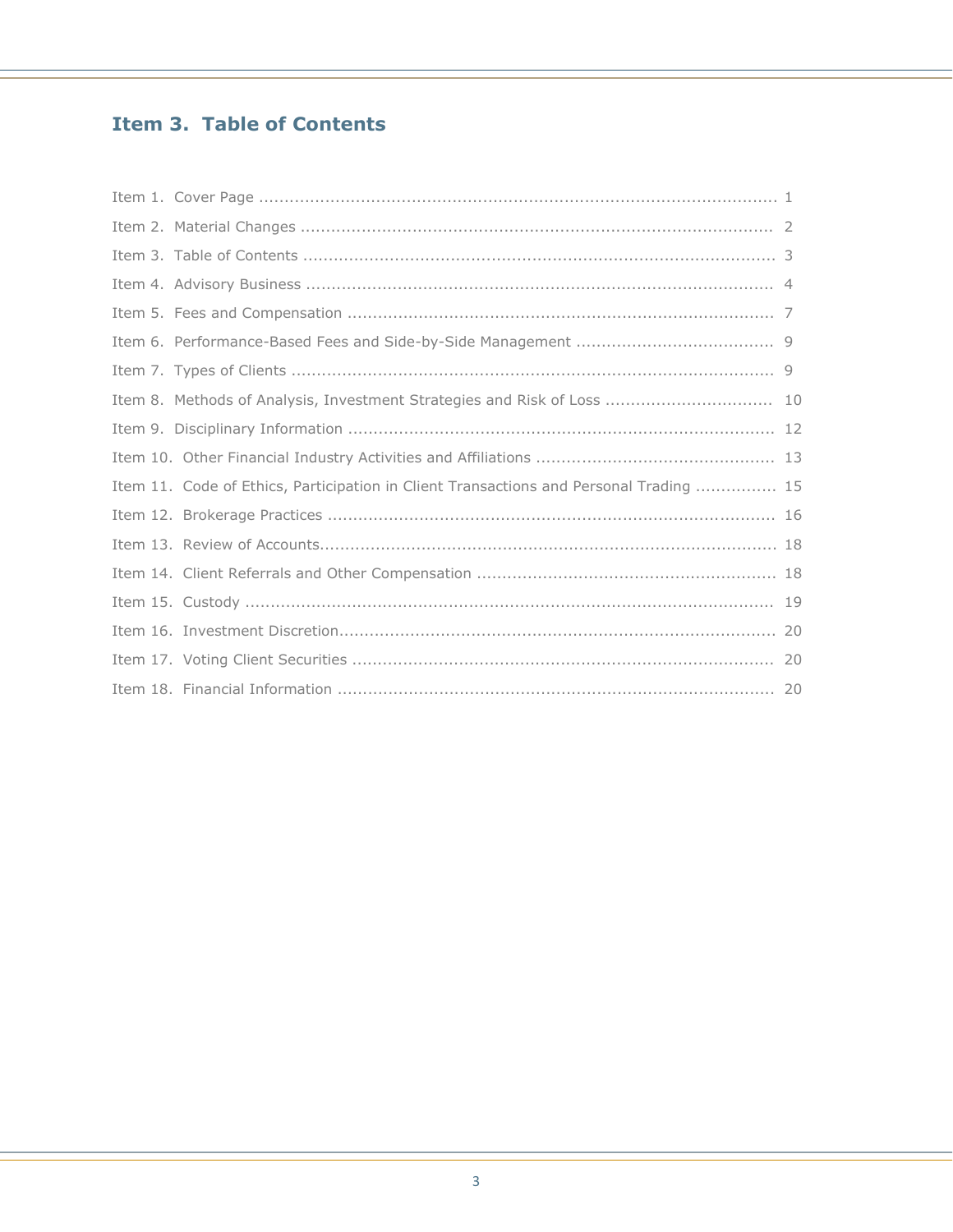## **Item 4. Advisory Business**

LVW Advisors, LLC ("LVW Advisors," "we," "us," or the "Firm") is an investment advisory firm that has been providing custom and comprehensive wealth management services since October 2011. LVW Advisors conducts certain business as LVW Flynn. The Firm provides a full suite of sophisticated services including investment and wealth management, financial planning, research, and consulting to high net worth individuals, trusts, estates, private foundations, and business entities.

LVW Advisors has been a part of the Focus Financial Partners, LLC ("Focus LLC") partnership since 2011. Specifically, LVW Advisors is a wholly owned subsidiary of Focus Operating, LLC ("Focus Operating"), which is a wholly owned subsidiary of Focus LLC. Focus Financial Partners Inc. ("Focus Inc.") is the sole managing member of Focus LLC and is a public company traded on the NASDAQ Global Select Market. Focus Inc. owns approximately two-thirds of the economic interests in Focus LLC. Focus Inc. has no single 25% or greater shareholder. Focus Inc. is the managing member of Focus LLC and has 100% of its governance rights. Accordingly, all governance is through the voting rights and Board at Focus Inc.

Focus LLC also owns other registered investment advisers, broker-dealers, pension consultants, insurance firms, business managers, and other firms (the "Focus Partners"), most of which provide wealth management, benefit consulting and investment consulting services to individuals, families, employers, and institutions. Some Focus Partners also manage or advise limited partnerships, private funds, or investment companies as disclosed on their respective Form ADVs.

LVW Advisors is managed by Lori Van Dusen and Joseph Zappia ("LVW Advisors Principals") pursuant to a management agreement between Focus Financial Partners, LLC; LRCC, LLC; LVW Flynn, LLC; Lori Van Dusen and Joseph Zappia. LVW Advisors Principals serve as officers of LVW Advisors and are engaged in the business of providing financial planning, investment advisory, investment management and related services to clients through LVW Advisors. The LVW Advisors Principals are responsible for the management, operation, oversight of LVW Advisors.

We offer clients the option of obtaining certain financial solutions from unaffiliated third-party financial institutions with the assistance of our affiliate, Focus Treasury & Credit Solutions, LLC ("FTCS"), a wholly owned subsidiary of our parent company, Focus Financial Partners, LLC. Please see Items 5 and 10 for a fuller discussion of these services and other important information.

We have a business arrangement with a Focus Partner firm, SCS Capital Management, LLC ("SCS"), who is an indirect, wholly-owned subsidiary of Focus LLC and Focus Inc., under which we are recommending that certain of our clients invest in certain private investment vehicles managed by SCS. We are an affiliate of this Focus Partner firm by virtue of being under common control with it. Please see Items 5 and 10 of this Brochure for further details.

This Disclosure Brochure provides important information about the qualifications and business practices of LVW Advisors. Certain sections may also describe the activities of Supervised Persons. Supervised Persons are any of the Firm's officers, partners, directors (or other persons occupying a similar status or performing similar functions), or employees, or any other person who provides investment advice on LVW Advisors' behalf and is subject to their supervision or control.

Prior to engaging LVW Advisors to provide investment advisory services, the client is required to enter into one or more written agreements with the Firm setting forth the terms and conditions under which LVW Advisors renders its services (collectively the "Agreement").

## **Investment Advisory Services and Wealth Management for Individuals**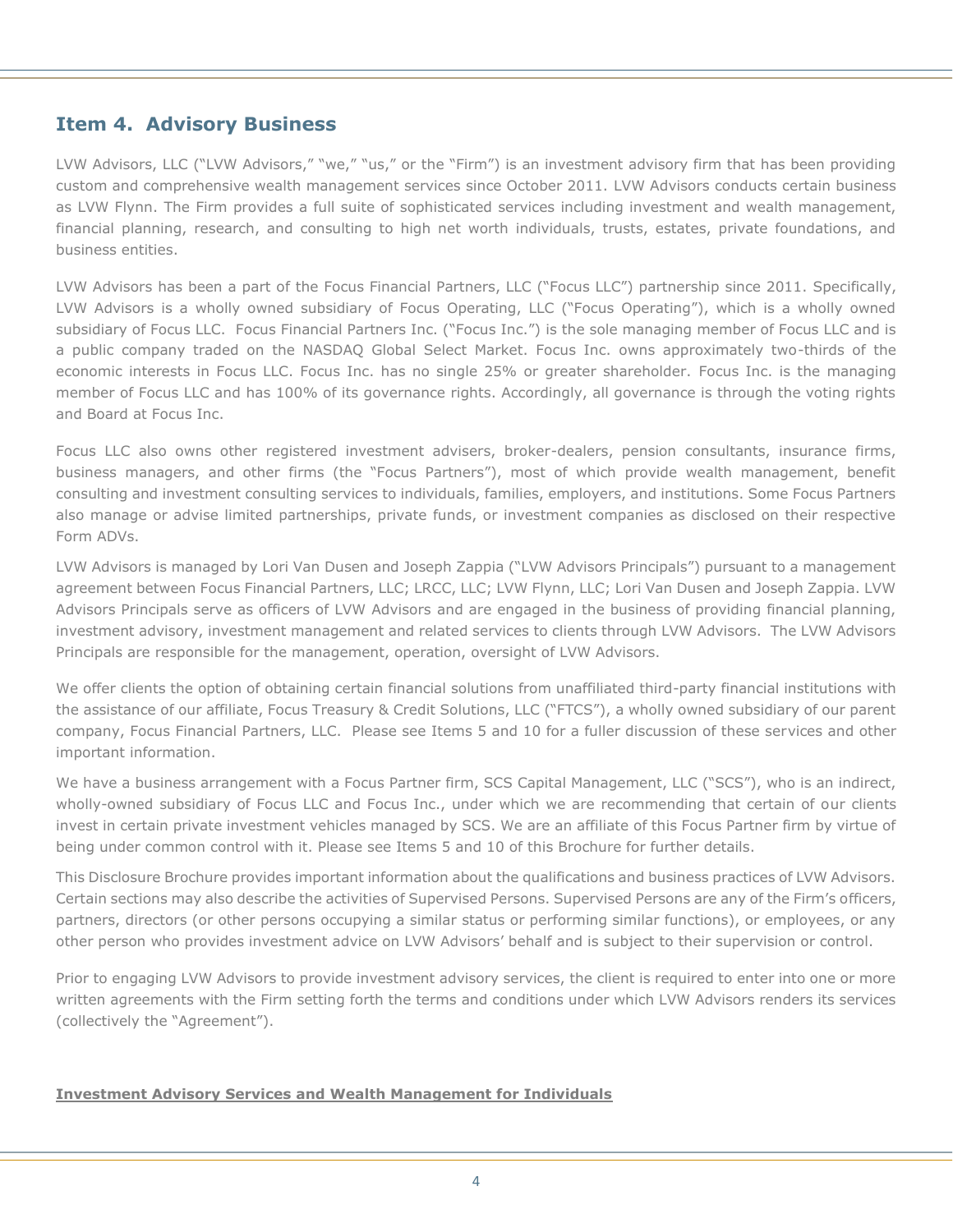Clients can engage LVW Advisors to manage all or a portion of their assets on a discretionary or nondiscretionary basis. The securities utilized by LVW Advisors for investment in client accounts mainly consist of registered mutual funds and exchange traded funds (ETFs), but we may invest directly in equity securities, corporate bonds, REITS, and certain private fund vehicles, among others, if we determine such investments fit within a client's objectives and are in the best interest of our clients. In addition, we utilize Independent Managers (defined below) for client accounts. LVW Advisors seeks to allocate clients' investments in a manner suitable for their goals and objectives.

Please refer to Item 8 for detailed information on our method of analysis and the risks involved with the types of securities we utilize.

LVW Advisors offers discretionary and non-discretionary advisory services to 401K plans and other employer sponsored retirement plans, which may include, depending on the needs of the plan client, recommending, or for discretionary clients selecting, investment options for plans to offer to participants, ongoing monitoring of a plan's investment options, assisting plan fiduciaries in creating and/or updating the plan's written investment policy statements, working with plan service providers, and providing general investment education to plan participants.

LVW Advisors is a fiduciary under the Employment Retirement Income Security Act of 1974, as amended ("ERISA"), with respect to investment management services and investment advice provided to ERISA plan clients, including plan participants. LVW Advisors is also a fiduciary under section 4975 of the Internal Revenue Code (the "IRC") with respect to investment management services and investment advice provided to ERISA plans, ERISA plan participants, individual retirement accounts ("IRAs") and individual retirement account owners (collectively "Retirement Account Clients"). As such, LVW Advisors is subject to specific duties and obligations under ERISA and the IRC, that include, among other things, prohibited transaction rules which are intended to prohibit fiduciaries from acting on conflicts of interest. When a fiduciary gives advice in which it has a conflict of interest, the fiduciary must either avoid or eliminate the conflict or rely upon a prohibited transaction exemption (a "PTE").

As a fiduciary, we have duties of care and of loyalty to you and are subject to obligations imposed on us by the federal and state securities laws. As a result, you have certain rights that you cannot waive or limit by contract. Nothing in our agreement with you should be interpreted as a limitation of our obligations under the federal and state securities laws or as a waiver of any unwaivable rights you possess.

LVW Advisors offers personal comprehensive financial planning services to set forth goals, objectives, and implementation strategies for the client over the long-term. The financial plan may include recommendations for retirement planning, educational planning, estate planning, cash flow planning, tax planning and insurance needs and analysis. LVW Advisors prepares and provides the financial planning client with a written comprehensive financial plan and performs quarterly, semi-annual, or annual reviews of the plan with the client. In addition, LVW Advisors may assist certain clients in sourcing loans. Clients should notify us promptly anytime there is a change in their financial situation, goals, objectives, or needs and/or if there is any change to the financial information initially provided to us.

We also provide consulting services for clients who currently operate their own business, are considering starting a business, or are planning for an exit from their current business. Under this type of engagement, we work with clients to assess their current situation, identify their objectives, educate them on potential options for financing and cash flow strategies, and develop a plan aimed at achieving their goals.

## **Investment Advisory Services for Institutions**

LVW Advisors also provides customized investment advisory services to institutional clients, including corporate pension plans, foundations, endowments, nonprofits, and other tax-exempt entities. Institutional clients may engage LVW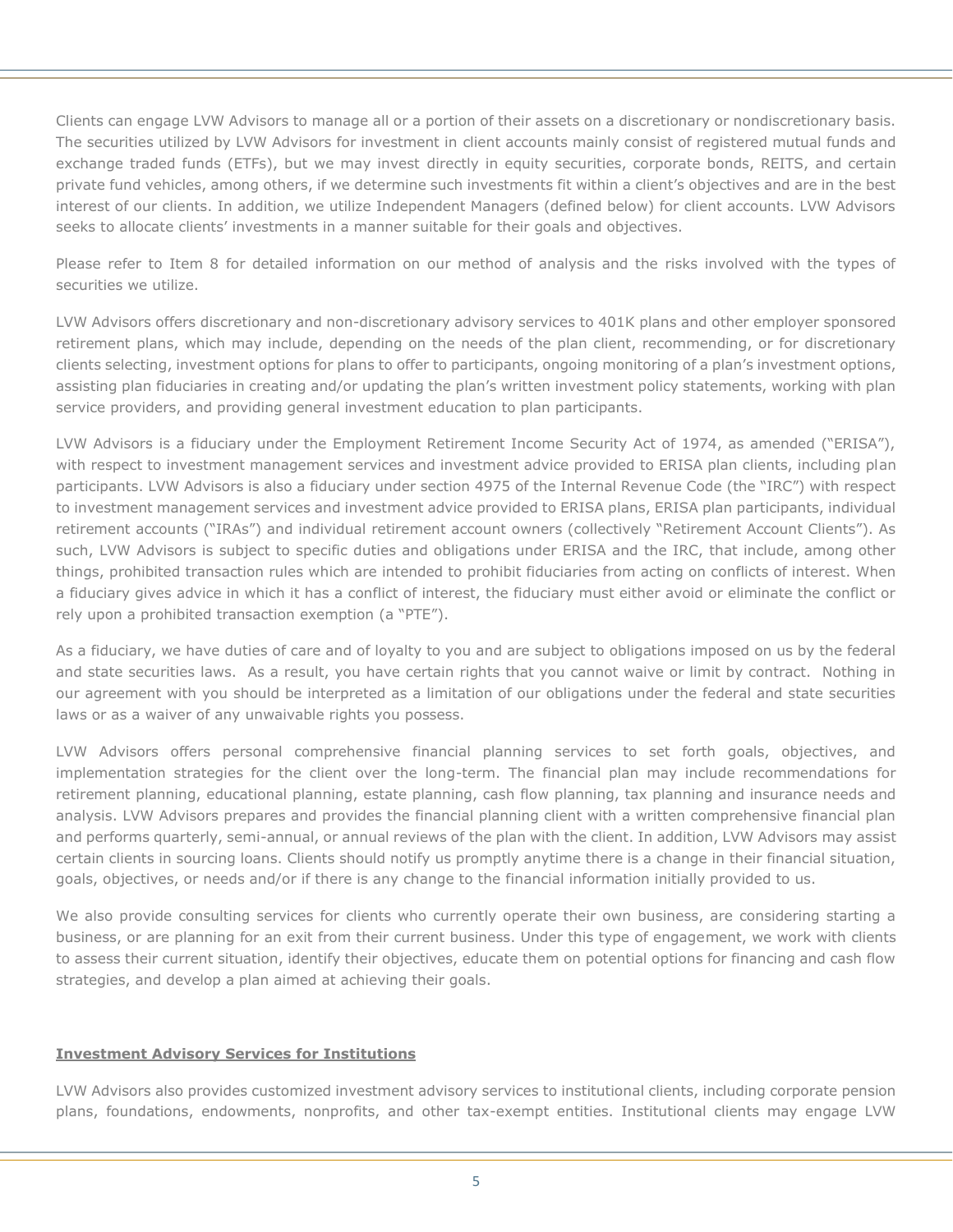Advisors to manage all or a portion of their assets on a discretionary or nondiscretionary basis. The securities utilized by LVW Advisors for investment in client accounts mainly consist of registered mutual funds and exchange traded funds (ETFs), but we may invest directly in equity securities, corporate bonds, REITS, and certain private fund vehicles, among others, if we determine such investments fit within a client's objectives and are in the best interest of our clients. We also utilize Independent Managers for institutional client accounts. LVW Advisors seeks to allocate clients' investments in a manner suitable for their goals and objectives.

With respect to our services, we view ourselves as an extension of both the investment committee and the trustees, and work to add value and improve the effectiveness in all aspects of managing the institutional investment process. We work with our institutional clients to understand how the pool of assets fits within the broader organization, identify risk tolerance and liquidity needs, and establish strategic asset allocations. Once the portfolio has been built, we conduct ongoing monitoring and oversight to evaluate progress toward the established goals.

We act as a single point of contact between our clients' custodians, investment managers, and attorneys, and often work directly with an organization's auditors to simplify and streamline the investment aspects of the audit process. We also offer comprehensive support to the Finance office / CFO with operational implementation, including assistance in review and completion of required subscription documents and manager agreements.

Please refer to Item 8 for detailed information on our method of analysis and the risks involved with the types of securities we utilize.

## **Use of Independent Managers**

As mentioned above, LVW Advisors recommends that certain clients authorize the active discretionary management of a portion of their assets by and/or among certain independent investment managers ("Independent Managers"), based upon the stated investment objectives of the client. The Firm conducts due diligence of the independent managers and continues to monitor and review the client's account performance and investment objectives.

When selecting an Independent Manager for a client, LVW Advisors reviews information about the Independent Manager such as the disclosure brochure and/or material supplied by the Independent Manager or independent third parties for a description of the Independent Manager's investment strategies, past performance, and risk results to the extent available. Factors that the Firm considers in recommending an Independent Manager include the client's stated investment objectives, management style, performance, reputation, financial strength, reporting, pricing, and research. The investment management fees charged by the designated Independent Managers, any fee charged by their platform manager, and the fees charged by the corresponding designated broker dealer/custodian of the client's assets, are generally exclusive of, and in addition to, LVW Advisors' investment advisory fee. The client may incur additional fees to those charged by the Firm, the designated Independent Managers, and the corresponding broker dealer and custodian.

In addition to LVW Advisors' written disclosure brochure, the client also receives the written disclosure brochure of the designated Independent Manager.

## **Information Received from Client**

LVW Advisors will not assume any responsibility for the accuracy of the information provided by the client. We are not obligated to verify any information received from the client or other professionals (e.g., attorney, accountant, etc.)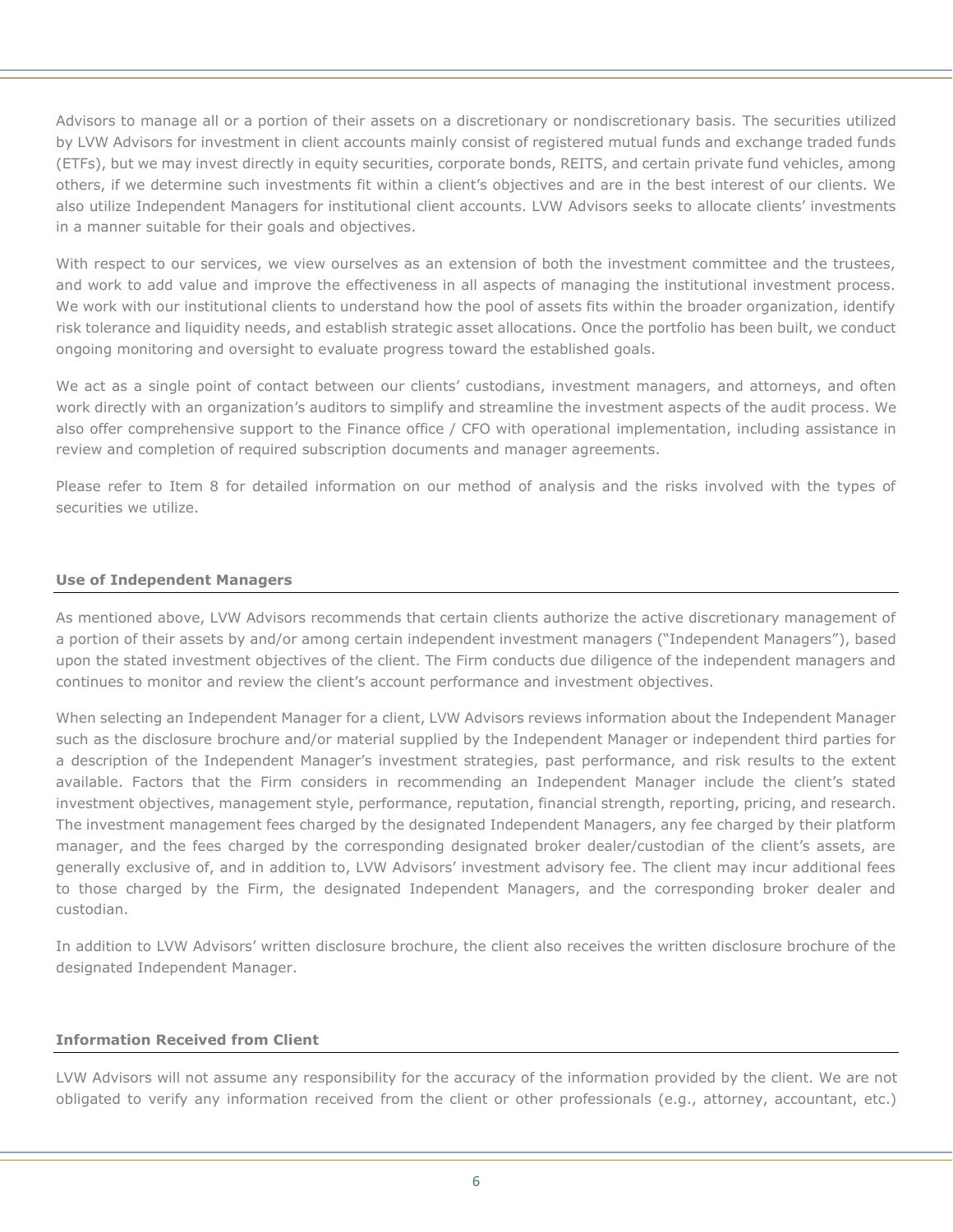designated by client, and LVW Advisors is expressly authorized by the client to rely on such information provided. Under all circumstances, clients are responsible for promptly notifying LVW Advisors in writing of any material changes to the client's financial situation, investment objectives, time horizon, or risk tolerance. In the event that a client notifies LVW Advisors of changes in the client's financial circumstances or investment objectives, we will review such changes and recommend any necessary revisions to the client's portfolio.

Clients are advised to promptly notify LVW Advisors if they wish to impose any reasonable restrictions upon the Firm's management services. Clients may impose reasonable restrictions or mandates on the management of their account if, in LVW Advisors' sole discretion, the conditions will not materially impact the performance of a portfolio strategy or prove overly burdensome to its management efforts. LVW Advisors cannot provide any guarantees or promises that a client's financial goals and objectives will be met.

#### **Assets Under Management**

As of December 31, 2021, LVW Advisors had \$2,201,067,267 in assets under management, of which \$1,642,691,584 was managed on a discretionary basis and \$558,375,683 on a non-discretionary basis.

# **Item 5. Fees and Compensation**

#### **Investment Management Fees**

LVW Advisors generally provides its services (which may include financial planning and consulting) for an advisory fee based upon a percentage of the market value of the client's assets. The advisory fee varies, depending upon the market value of the assets under management, and generally coincides with the following annual fee schedule:

| <b>PORTFOLIO VALUE</b> | ANNUAL   |
|------------------------|----------|
| First \$10,000,000     | 1.00%    |
| Next \$15,000,000      | $0.50\%$ |
| Next \$25,000,000      | 0.40%    |
| Above \$50,000,000     | $0.30\%$ |

The Firm's advisory fee is prorated and payable quarterly, in advance, based upon the market value of the assets on the last day of the previous quarter.

All advisory fees are negotiable. LVW Advisors, in its sole discretion, may require a greater annual fee than the maximum amount set forth in the table above, if the Firm deems the account size, complexity, service to be provided or other factors warrant a higher advisory fee. The Firm also reserves the right to negotiate a lesser advisory fee with certain clients based upon any of a number of criteria, such as anticipated future earning capacity, anticipated future additional assets, dollar amount of assets to be managed, related accounts, account composition, preexisting client, account retention, or pro bono activities. Fees are assessed on cash and cash equivalents in certain situations. Margin or other borrowing balances generally are included in the market value on which fees are assessed.

In limited circumstances, the Firm may also provide these services for a fixed advisory fee which will be negotiated on a case-by-case basis.

As mentioned above, clients may also engage LVW Advisors to provide advice regarding loans. In such circumstances, LVW Advisors will work with clients to determine what their needs are, find an appropriate loan, and then provide advice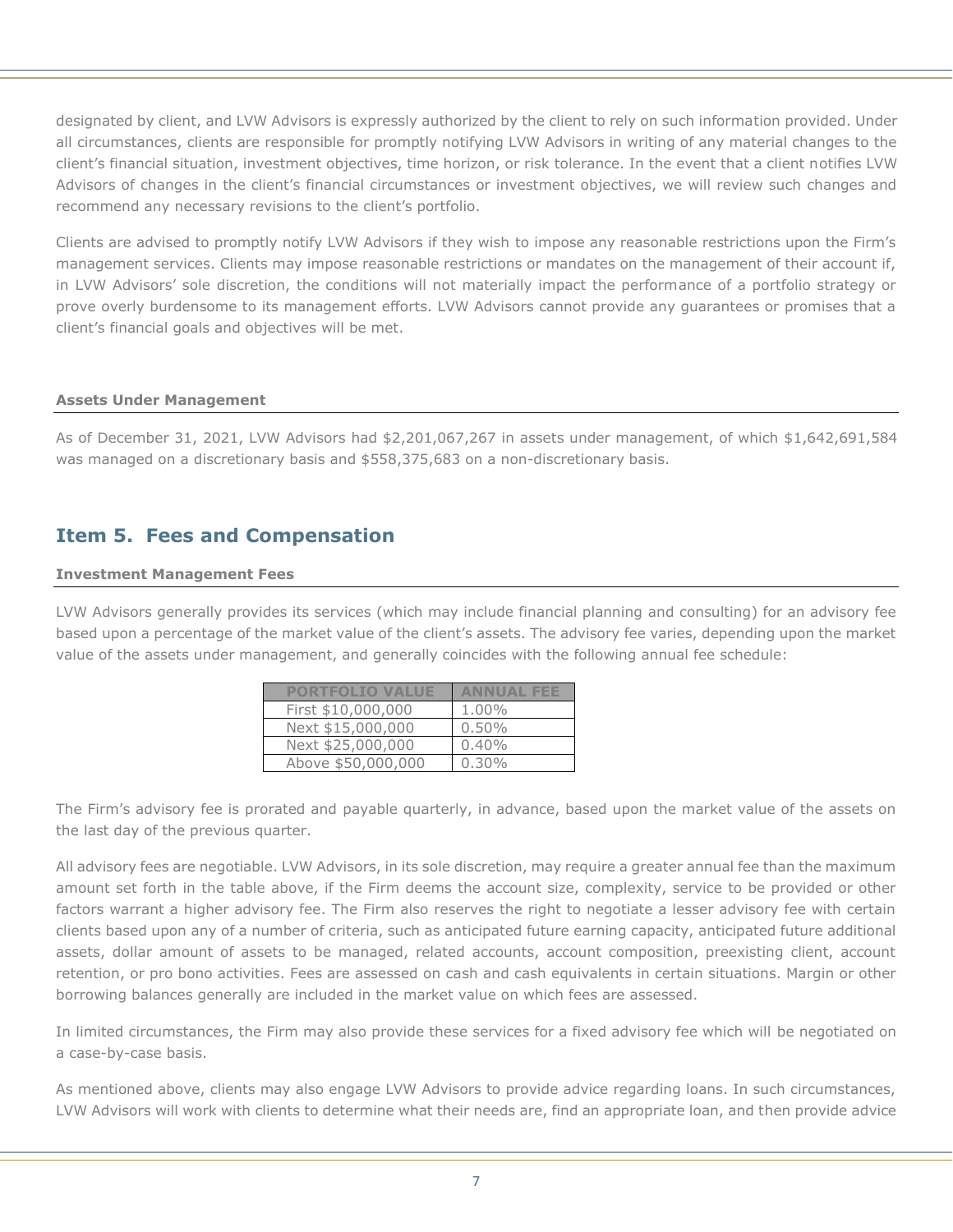regarding the loan on an ongoing basis. LVW Advisors has a conflict in providing these services because the Firm does not receive an advisory fee unless clients receive a loan.

We offer clients the option of obtaining certain financial solutions from unaffiliated third-party financial institutions with the assistance of our affiliate, Focus Treasury & Credit Solutions, LLC ("FTCS"). FTCS is compensated by sharing in the revenue earned by such third-party institutions for serving our clients. For non-mortgage loans, FTCS will receive up to 0.50% annually of outstanding loan balances. For mortgage loans, FTCS will receive a one-time payment of up to 1.00% of the mortgage loan amount, up to 0.50% annually of outstanding loan balances, or a combination of the two. FTCS's earned revenue is indirectly paid by our clients through an increased interest rate charged by the financial institutions or, for cash balances, a lowered yield. The amount of revenue earned by FTCS for these financial solutions will vary over time in response to market conditions, including the interest rate environment, and other factors such as the volume and timing of loan closings. The amount of revenue earned by FTCS for a particular financial solution will also differ from the amount of revenue earned by FTCS for other types of financial solutions. Further information on this conflict of interest is available in Item 10 of this Brochure.

We do not receive any compensation from the Focus partner firm, SCS, in connection with assets that our clients place in the Focus firm's pooled investment vehicles. Our clients are not advisory clients of and do not pay advisory fees to SCS. However, our clients bear the costs of the SCS investment vehicle in which they are invested, including any management fees and performance fees payable to SCS. The allocation of our client assets to another Focus firm's pooled investment vehicles, rather than to an unaffiliated investment manager, increases that firm's compensation and the revenue to Focus LLC relative to a situation in which our clients are invested in unaffiliated pooled investment vehicles. As a consequence, Focus LLC has a financial incentive to have our clients invest in SCS pooled investment vehicles. Please refer to Item 10 for additional information regarding how we mitigate this potential conflict of interest.

## **Additional Fees**

LVW Advisors' advisory fee is exclusive of, and in addition to, brokerage commissions, transactions fees, custodial fees and other charges and expenses which are imposed by the broker-dealers and custodians who hold and trade clients' assets.

Clients are also responsible for the fees charged by Independent Managers and any fee charged by their platform manager, fees imposed by hedge fund managers and private equity fund managers, and charges imposed directly by a mutual fund or exchange-traded fund ("ETF") in the account, which are disclosed in the fund's prospectus (e.g., fund management fees and other fund expenses). Such charges, fees and commissions are exclusive of and in addition to LVW Advisors' advisory fee.

Additionally, certain Independent Managers may impose more restrictive account requirements than LVW Advisors, and varying billing practices. In such instances, LVW Advisors may alter its corresponding account requirements and/or billing practices to accommodate those of the Independent Managers.

In regard to retirement plan clients, the plan and/or its participants will also be subject to fees charged by the plan administrator, which may include an asset-based charge at the plan level, specific fees for services such as plan loans and withdrawals, transaction-based fees and such other fees and expenses as agreed to by the plan and the plan administrator. Such charges and fees are exclusive of and in addition to LVW Advisors' advisory fee.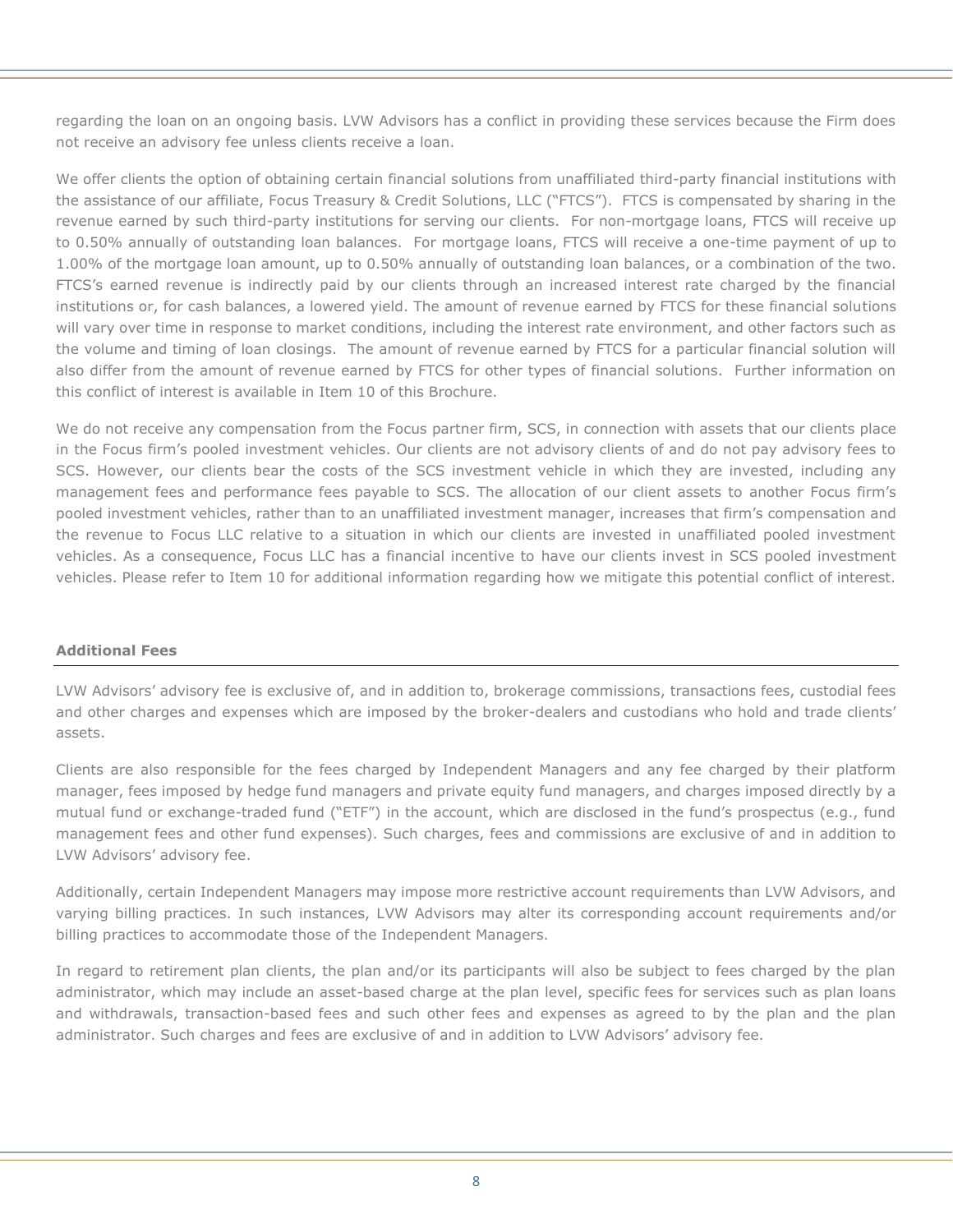#### **Fee Debit**

LVW Advisors' Investment Management Agreement and the separate agreement with any financial institutions may authorize LVW Advisors or Independent Managers to debit the client's account for their fee and to directly remit that management fee to LVW Advisors or the Independent Managers. Any financial institutions recommended by LVW Advisors have agreed to send a statement to the client, at least quarterly, indicating all amounts disbursed from the account including the amount of management fees paid directly to LVW Advisors. Alternatively, clients may elect to have LVW Advisors send an invoice for payment.

#### **Fees for Management During Partial Quarters of Service**

For the initial period of investment management services, the advisory fees are calculated on a pro rata basis. The Agreement between LVW Advisors and the client will continue in effect until terminated by either party pursuant to the terms of the Agreement. The Firm's advisory fees are prorated through the date of termination and any remaining balance is charged or refunded to the client, as appropriate. If assets are deposited into or withdrawn from an account after the inception of a quarter that exceed 10% of the portfolio value prior to the withdrawal, the advisory fee payable with respect to such assets will be prorated based on the number of days remaining in the quarter.

Clients may make additions to and withdrawals from their account at any time, subject to LVW Advisors' right to terminate an account. Additions may be in cash or securities provided that the Firm reserves the right to liquidate any transferred securities or decline to accept certain securities into a client's account. Clients may withdraw account assets on notice to LVW Advisors, subject to the usual and customary securities settlement procedures as well as security-level addition and withdrawal restrictions. However, the Firm designs its portfolios as long-term investments, and the withdrawal of assets may impair the achievement of a client's investment objectives. LVW Advisors may consult with its clients about the options and ramifications of transferring securities. However, clients are advised that when transferred securities are liquidated, they are subject to transaction fees, fees assessed at the mutual fund level (i.e., contingent deferred sales charge) and/or tax ramifications.

## **Item 6. Performance-Based Fees and Side-by-Side Management**

LVW Advisors does not provide any services for performance-based compensation (i.e., fees assessed based on a share of capital gains on or capital appreciation of a client's assets). Consequently, LVW Advisors does not engage in side-byside management of accounts that are charged a performance-based fee with accounts that are charged another type of fee (such as assets under management).

# **Item 7. Types of Clients**

LVW Advisors generally provides its services to individuals and families, including prominent entrepreneurs, executives, athletes, artist and entertainers, and foundations, family partnerships, limited partnerships, and not-for-profit institutions primarily in healthcare and education, and retirement plans.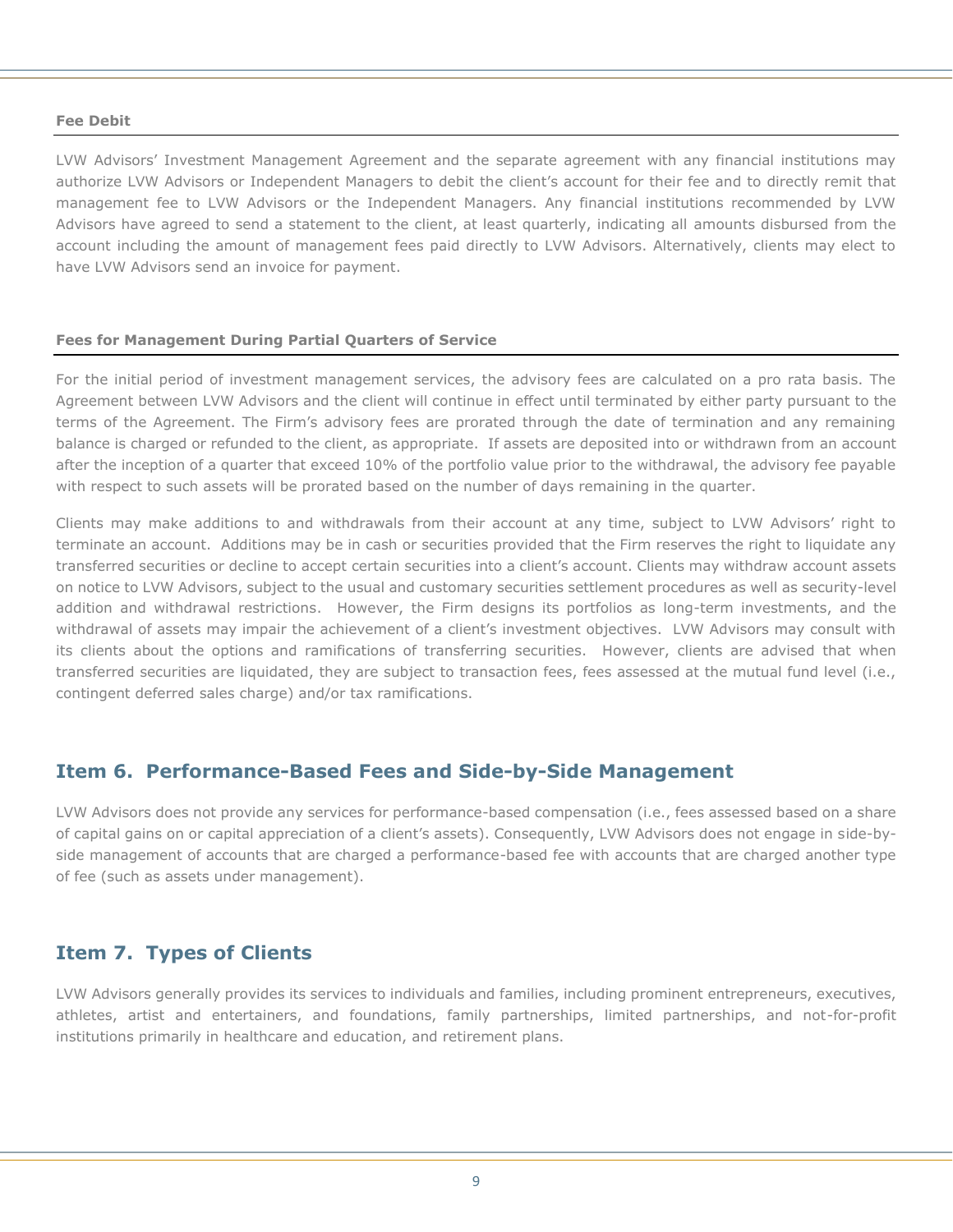# **Item 8. Methods of Analysis, Investment Strategies and Risk of Loss**

#### **Methods of Analysis & Investment Strategies**

The Firm consults with clients initially and on an ongoing basis to develop an investment plan that is customized to each client's goals and objectives. This plan is generally memorialized in an Investment Policy Statement ("IPS") that incorporates an asset allocation plan that the Firm believes is constructed to assist the client in achieving their desired goals while taking levels of risk determined appropriate for the client. The IPS focuses on issues such as short and longterm risk tolerance, liquidity needs, allowable investment options and strategies for implementation. Once created, the IPS seeks to clearly articulate the latitude and boundaries for a diversified portfolio managed by the Firm.

The Firm believes asset allocation and diversification are the primary mechanisms for aligning a portfolio's risk and return profile with the client's investment objectives. Moreover, the Firm believes a client's portfolio should be designed and allocated to emphasize consistent performance in all market cycles without significantly eroding the principal value of the portfolio. Risk management and diversification are crucial to protect against potentially challenging markets. The Firm generally employs Monte Carlo simulation analysis in an effort to quantify and illustrate the amount of risk that must be undertaken in seeking to meet a client's investment objectives.

To implement each client's individualized plan, the Firm may allocate investment assets among Independent Managers. The Firm uses passive and active Independent Managers, as well as alternative investment strategies when appropriate. The Firm generally has discretionary authority to select the Independent Managers, and then monitors and reviews the client's account performance against the investment objectives. Factors that the Firm considers in recommending each Independent Manager include the management style, historical performance, reputation, financial strength, reporting, pricing, research, and the client's stated investment objectives.

In addition to assisting its clients in developing and maintaining a long-term strategic asset allocation plan, the Firm also believes that it is necessary to take advantage of potential opportunities, such as short-term market dislocations which drive its tactical approach. The Firm seeks to identify these opportunities on a regular basis and presents them if it believes they would be appropriate given a particular client's risk tolerance.

Moreover, the Firm strives to be cognizant of potential risks. Another way it assesses risk is through the use of multiscenario "stress tests." These tests provide a sense of how portfolios might be expected to perform in various nearterm economic environments and facilitate discussions on whether a client's allocation is appropriate given the range of potential outcomes.

The Firm also utilizes non-traditional investments managed by Independent Managers with the goal of increasing diversification and lowering the overall volatility of client portfolios. The Firm dedicates a significant portion of its resources to researching non-traditional investments including hedge funds, private equity, private real estate, and commodities, as those asset classes make up significant portions of its clients' portfolios. The Firm believes these strategies can offer a potential for added value.

## **Risks of Loss**

Investing in securities involves a significant risk of loss which clients should be prepared to bear. LVW Advisors' investment recommendations are subject to various market, currency, economic, political, and business risks, and such investment decisions may not always be profitable. Clients should be aware that there may be a loss or depreciation to the value of the client's account. There can be no assurance that the client's investment objectives will be attained.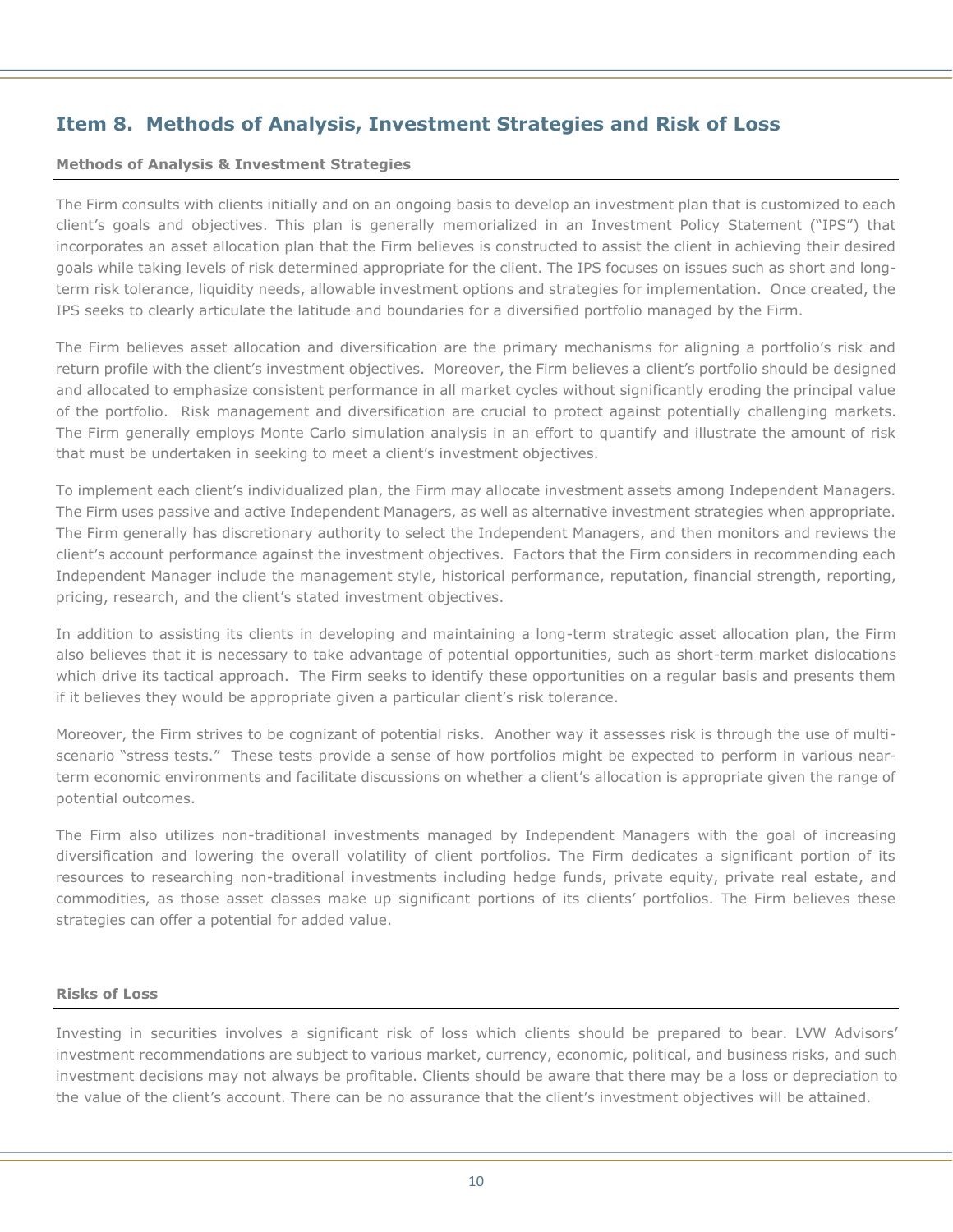#### *Use of Independent Managers*

As stated above, LVW Advisors may recommend the use of Independent Managers to its clients. The Firm will continue to perform ongoing due diligence of such managers, but such recommendations rely, to a great extent, on the Independent Managers' ability to successfully implement their investment strategy. In addition, LVW Advisors does not have the ability to supervise the Independent Managers on a day-to-day basis, other than as previously described in response to Item 4, above.

#### *Use of Private Collective Investment Vehicles*

As previously stated, LVW Advisors may recommend the investment by certain qualified clients in privately placed collective investment vehicles. The managers of these vehicles will have broad discretion in selecting the investments. There are few limitations on the types of securities or other financial instruments which may be traded and no requirement to diversify. These funds may trade on margin or otherwise leverage positions, thereby potentially increasing the risk to the vehicle. In addition, because some of these vehicles are not registered as investment companies, there is an absence of regulation. Private equity fund investments are illiquid. There are numerous other risks in investing in these securities. The client will receive a private placement memorandum and/or other documents explaining such risks.

#### *Mutual Funds and ETFs*

An investment in a mutual fund or ETF involves risk, including the loss of principal, which clients should be prepared to bear. Mutual fund and ETF shareholders are necessarily subject to the risks stemming from the individual issuers of the fund's underlying portfolio securities. Such shareholders are also liable for taxes on any fund-level capital gains, as mutual funds and ETFs are required by law to distribute capital gains in the event they sell securities for a profit that cannot be offset by a corresponding loss.

Shares of mutual funds are generally distributed and redeemed on an ongoing basis by the fund itself or a broker acting on its behalf. The trading price at which a share is transacted is equal to a fund's stated daily per share net asset value ("NAV"), plus any shareholders fees (e.g., sales loads, purchase fees, redemption fees). The per share NAV of a mutual fund is calculated at the end of each business day, although the actual NAV fluctuates with intraday changes to the market value of the fund's holdings. The trading prices of a mutual fund's shares may differ significantly from the NAV during periods of market volatility, which may, among other factors, lead to the mutual fund's shares trading at a premium or discount to NAV.

Shares of ETFs are listed on securities exchanges and transacted at negotiated prices in the secondary market. Generally, ETF shares trade at or near their most recent NAV, which is generally calculated at least once daily for indexed-based ETFs and more frequently for actively managed ETFs. However, certain inefficiencies may cause the shares to trade at a premium or discount to their pro rata NAV. There is also no guarantee that an active secondary market for such shares will develop or continue to exist. Generally, an ETF only redeems shares when aggregated as creation units (usually 50,000 shares or more). Therefore, if a liquid secondary market ceases to exist for shares of a particular ETF, a shareholder may have no way to dispose of such shares.

#### *Options*

Options allow investors to buy or sell a security at a contracted "strike" price (not necessarily the current market price) at or within a specific period of time. Clients may pay or collect a premium for buying or selling an option. Investors transact in options to either hedge (limit) losses in an attempt to reduce risk or to speculate on the performance of the underlying securities. Options transactions contain several inherent risks, including the partial or total loss of principal in the event that the value of the underlying security or index does not increase/decrease to the level of the respective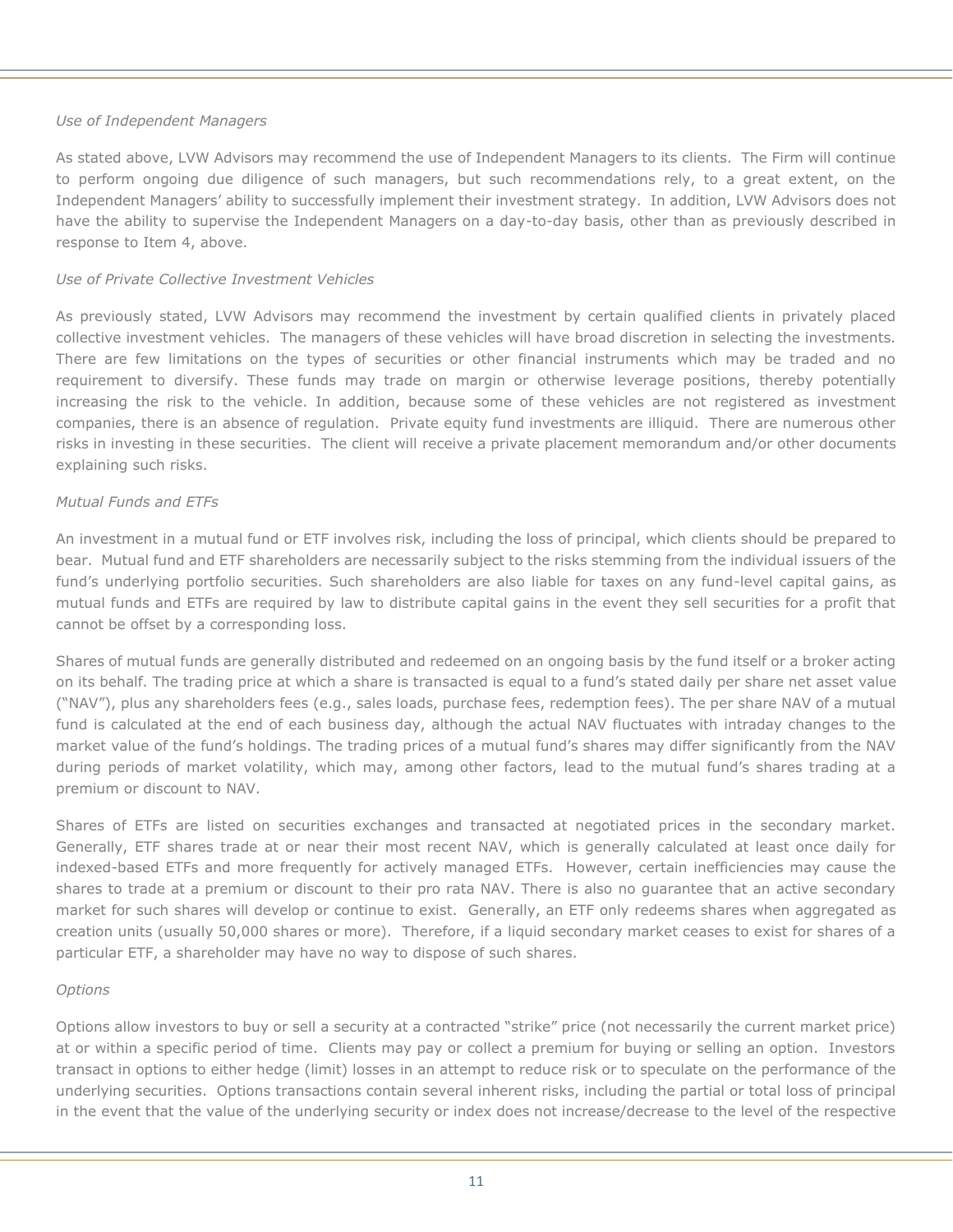strike price. Holders of options contracts are also subject to default by the option writer which may be unwilling or unable to perform its contractual obligations.

## *Cybersecurity*

Cybersecurity risk is related to unauthorized access to the systems and networks of LVW Advisors and its service providers. The computer systems, networks and devices used by LVW Advisors and its service providers carry out routine business operations for the Firm and clients and employ a variety of protections designed to prevent damage or interruption from computer viruses, network failures, computer and telecommunication failures, infiltration by unauthorized persons, and security breaches. Despite the various protections employed, systems, networks and devices can potentially be breached. A client could be negatively impacted as a result of a cybersecurity breach.

Cybersecurity breaches can include unauthorized access to systems, networks, or devices; infection from computer viruses or other malicious software code; and attacks that shut down, disable, slow, or otherwise disrupt operations, business processes, or website access or functionality. Cybersecurity breaches may cause disruptions and impact business operations, potentially resulting in financial losses to a client; impediments to trading; the inability by us and other service providers to transact business; violations of applicable privacy and other laws; regulatory fines, penalties, reputational damage, reimbursement or other compensation costs, or other compliance costs; as well as the inadvertent release of confidential information.

Similar adverse consequences could result from cybersecurity breaches affecting issuers of securities in which a client invests; governmental and other regulatory authorities; exchange and other financial market operators, banks, brokers, dealers, and other financial institutions; and other parties. In addition, substantial costs may be incurred by those entities in order to prevent any cybersecurity breaches in the future.

## *COVID*

The transmission of COVID and efforts to contain its spread have resulted in border closings and other travel restrictions and disruptions, market volatility, disruptions to business operations, supply chains and customer activity and quarantines. With widespread availability of vaccines, the U.S. Centers for Disease Control and Prevention has revised its guidance, travel restrictions have started to lift, and businesses have reopened. However, the COVID pandemic continues to evolve and the extent to which our investment strategies will be impacted will depend on various factors beyond our control, including the extent and duration of the impact on economies around the world and on the global securities and commodities markets. Volatility in the U.S. and global financial markets caused by the COVID pandemic may continue and could impact our firm's investment strategies.

Although currently there has been no significant impact, the COVID outbreak, and future pandemics, could negatively affect vendors on which our firm and clients rely and could disrupt the ability of such vendors to perform essential tasks.

# **Item 9. Disciplinary Information**

The Firm is required to disclose the facts of any legal or disciplinary events that are material to a client's evaluation of its advisory business or the integrity of management. LVW Advisors does not have any required disclosures under this item.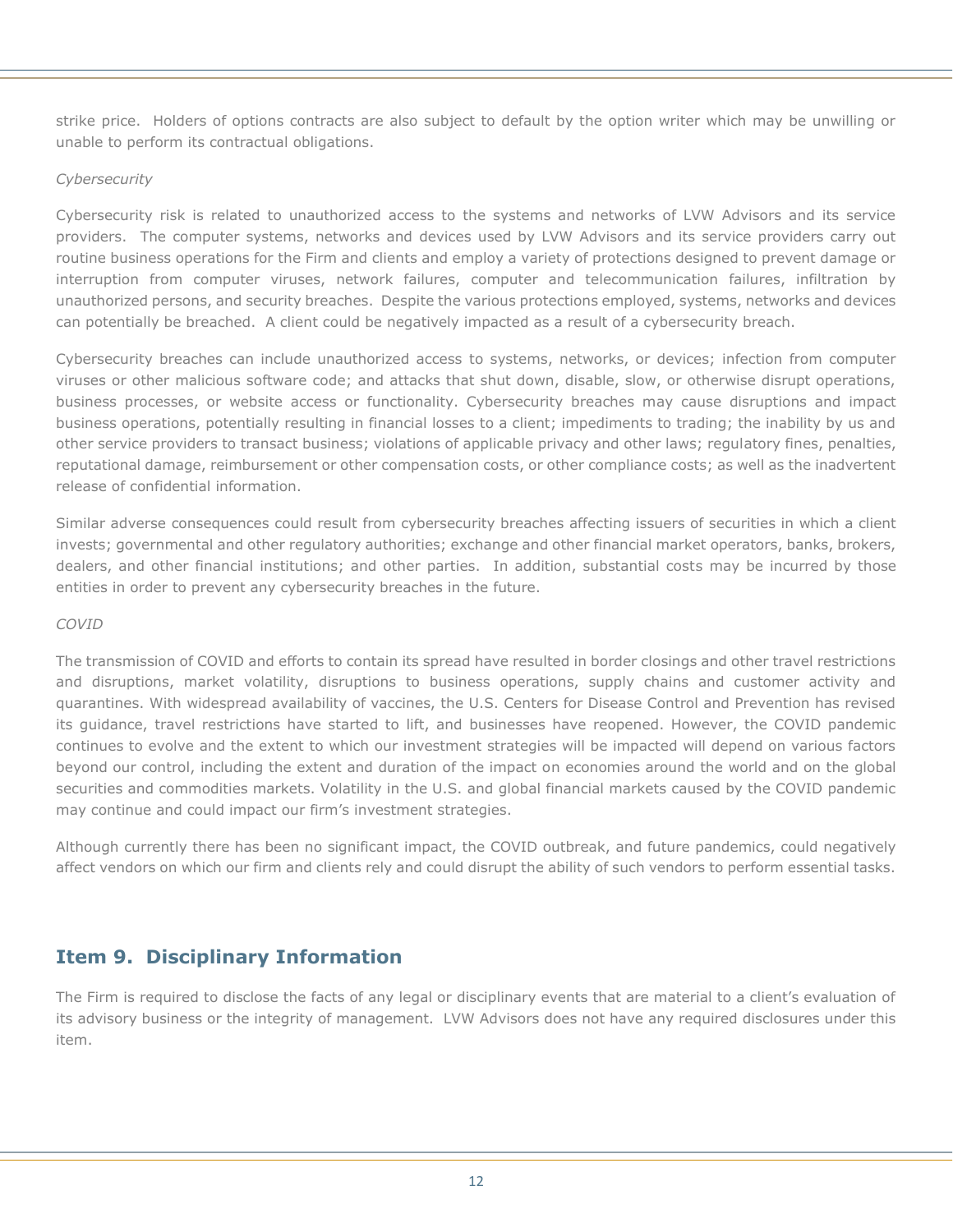# **Item 10. Other Financial Industry Activities and Affiliations**

LVW Advisors is required to disclose any relationship or arrangement that is material to its advisory business or to its clients with certain related persons. The Firm has described such relationships below.

LVW Advisors has entered into solicitation arrangements with other Focus Partners firms. The Firm has entered into a Solicitor Agreement to solicit clients on behalf of Bridgewater Wealth and Financial Management ("Bridgewater") that has been assigned to The Colony Group, LLC ("Colony"), a Focus Partner firm that merged with Bridgewater. Colony pays LVW Advisors a referral fee for referrals to Colony for accounting services. LVW Advisors has entered into a Solicitor Agreement to solicit clients on behalf of Buckingham Strategic Partners, LLC ("Buckingham"). Buckingham, a Focus Partner firm, pays LVW Advisors a referral fee for referrals to Buckingham for advisory services.

LVW Advisors has entered into a Solicitor Agreement to solicit clients on behalf of LynnLeigh and Company, an investment advisory firm. LynnLeigh and Company pays LVW Advisors a referral fee for referrals to LynnLeigh and Company for advisory services.

LVW Advisors is a licensed insurance agency and has entered into a referral and revenue sharing arrangement with the unaffiliated insurance agency TDC Life, Inc. ("TDC"). Pursuant to this agreement, LVW Advisors will refer prospective life insurance clients to TDC, TDC will serve as the writing agent for any insurance applications resulting from such referrals, and LVW Advisors will be paid a percentage of the insurance product commissions earned on these life insurance sales.

The above listed referral and revenue sharing arrangements present conflicts of interest to the extent that LVW Advisors and/or personnel of LVW Advisors are incentivized to make recommendations to these firms based on the referral and revenue sharing fees to be paid and/or any other indirect benefit being received. As part of LVW Advisors fiduciary duty to its clients, LVW Advisors and its personnel endeavor at all times to put the interests of clients first, and recommendations will only be made to the extent that they are reasonably believed to be in the best interests of the client. Additionally, the conflicts presented by these practices are disclosed to clients through this Brochure. Clients are not obligated to utilize any of the services offered through any of the above listed firms. Clients have the option to utilize insurance, advisory and other services through firms other than those listed above. Furthermore, clients should understand that lower fees for comparable services may be available from firms other than those listed above.

Our Firm is required to disclose any relationship or arrangement that is material to its advisory business or to its clients with certain related persons. As stated earlier in Items 4 and 5 of this Brochure, under certain circumstances we recommend that our clients invest in pooled investment vehicles managed by a Focus firm, SCS. SCS provides these services to such clients pursuant to limited partnership agreement documents and in exchange for a fund-level management fee and performance fee paid by our clients and not by us. SCS, like us, is an indirect wholly owned subsidiary of Focus LLC and is therefore under common control with us. The allocation of our clients' assets to the Focus firm's pooled investment vehicles, rather than to an unaffiliated investment manager, increases SCS's compensation and the revenue to Focus LLC relative to a situation in which our clients are excluded from the Focus firm's pooled investment vehicles. As a consequence, Focus LLC has a financial incentive to have our clients invest in pooled investment vehicles managed by SCS, which creates a conflict of interest with clients who invest in pooled investment vehicles managed by SCS. More information about Focus LLC can be found at www.focusfinancialpartners.com.

We believe this conflict is mitigated because of the following factors: (1) this arrangement is based on our judgment that investing a portion of our clients' assets in investment vehicles managed by SCS is in the best interests of the affected clients; (2) SCS and its investment vehicles have met the due diligence and performance standards that we apply to outside, unaffiliated investment managers; (3) clients will invest in the pooled investment vehicles on a nondiscretionary basis through the completion of subscription documentation; (4) subject to redemption restrictions,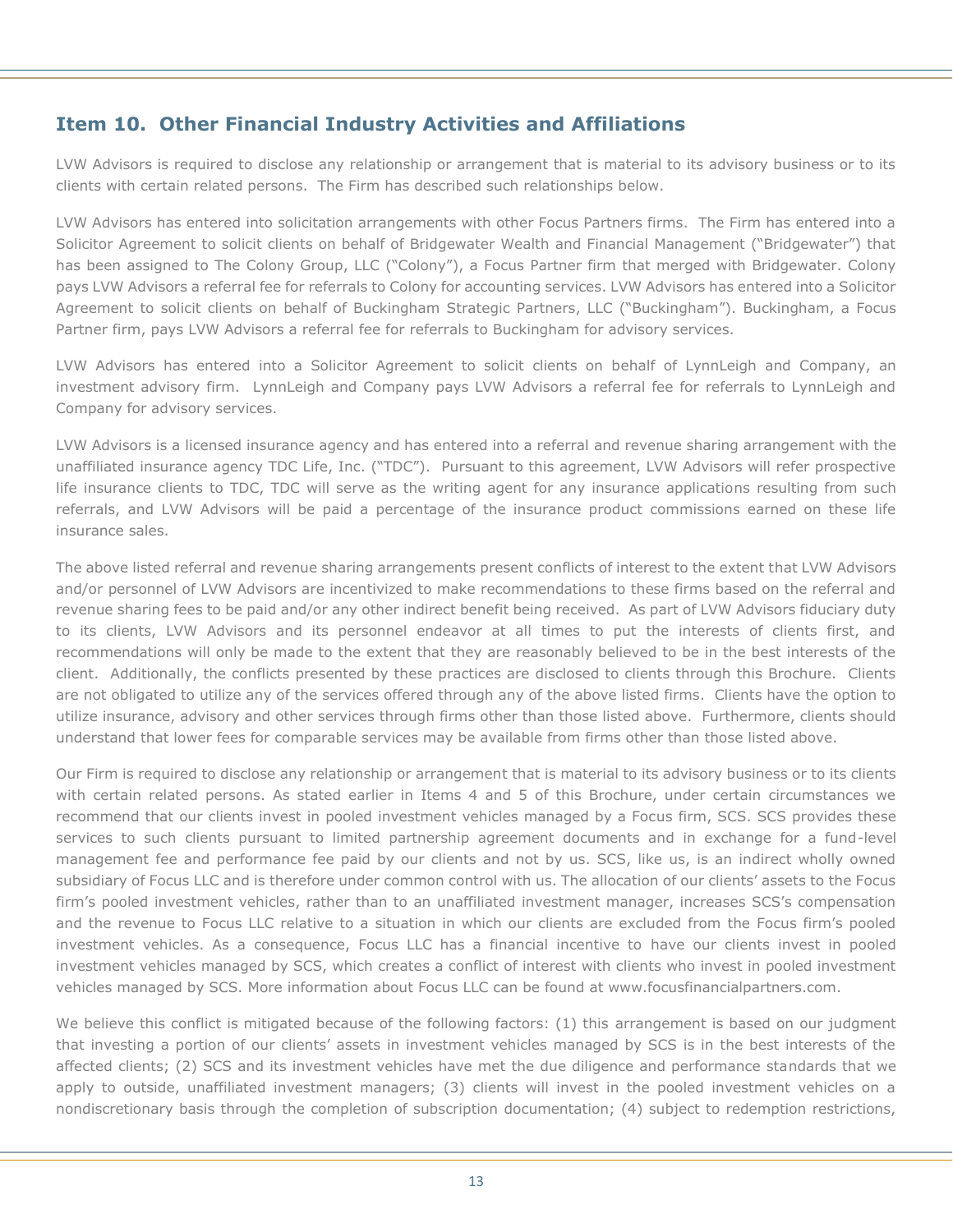we are willing and able to recommend that our clients reallocate their assets to other unaffiliated investment vehicles, in part or in whole, if SCS's services become unsatisfactory in our judgment and at our sole discretion; and (5) we have fully and fairly disclosed the material facts regarding this relationship, including in this Brochure, and our clients who invest in the Focus firm's pooled investment vehicles have given their informed consent to those investments.

## *Focus Treasury & Credit Solutions*

We offer clients the option of obtaining certain financial solutions from unaffiliated third-party financial institutions with the assistance of our affiliate, Focus Treasury & Credit Solutions, LLC ("FTCS"), a wholly owned subsidiary of our parent company, Focus Financial Partners, LLC. These third-party financial institutions are banks and non-banks (the "Network Institutions") that offer credit and cash management solutions to our clients. Certain other unaffiliated third parties provide administrative and settlement services to facilitate FTCS's cash management solutions. FTCS acts as an intermediary to facilitate our clients' access to these credit and cash management solutions.

FTCS receives a portion of the revenue earned by the Network Institutions for providing services to our clients. For non-mortgage loans, FTCS will receive up to 0.50% annually of outstanding loan balances. For mortgage loans, FTCS will receive a one-time payment of up to 1.00% of the mortgage loan amount, up to 0.50% annually of outstanding loan balances, or a combination of the two. FTCS's earned revenue is indirectly paid by our clients through an increased interest rate charged by the Network Institutions for credit solutions or reduced yield paid by the Network Institutions for cash management solutions. For clients of certain affiliates of Focus Financial Partners, LLC, FTCS has agreed to waive the earned revenue that it receives, which results in a lower interest rate on lending solutions or a higher yield on cash management solutions for those clients. The amount of revenue earned by FTCS for these financial solutions will vary over time in response to market conditions, including the interest rate environment, and other factors such as the volume and timing of loan closings. The amount of revenue earned by FTCS for a particular financial solution will also differ from the amount of revenue earned by FTCS for other types of financial solutions. Such fees are also revenue for our common parent company, Focus Financial Partners, LLC. Accordingly, we have a conflict of interest when recommending FTCS's services to clients because of the compensation to our affiliates, FTCS and Focus. We mitigate this conflict by: (1) fully and fairly disclosing the material facts concerning the above arrangements to our clients, including in this Brochure; and (2) offering FTCS solutions to clients on a strictly nondiscretionary and fully disclosed basis, and not as part of any discretionary investment services. Additionally, we note that clients who use FTCS's services will receive product-specific disclosure from the Network Institutions and other unaffiliated third-party intermediaries that provide services to our clients.

We have an additional conflict of interest when we recommend FTCS to provide credit solutions to our clients because our interest in continuing to receive investment advisory fees from client accounts gives us a financial incentive to recommend that clients borrow money rather than liquidating some or all of the assets we manage.

## *Credit Solutions from FTCS*

For FTCS credit solutions, the interest rate of the loan is ultimately determined by the lender, although in some circumstances FTCS may have the ability to influence the lender to lower the interest rate of the loan. As noted above, FTCS's earned revenue is indirectly paid by you through an increased interest rate charged by the lender. The final rate may be higher or lower than the prevailing market rate. We can offer no assurances that the rates offered to you by the lender are the lowest possible rates available in the marketplace.

Clients retain the right to pledge assets in accounts generally, subject to any restrictions imposed by clients' custodians. While the FTCS program facilitates secured loans through Network Institutions, clients are free instead to work directly with institutions outside the FTCS program. Because of the limited number of participating Network Institutions, clients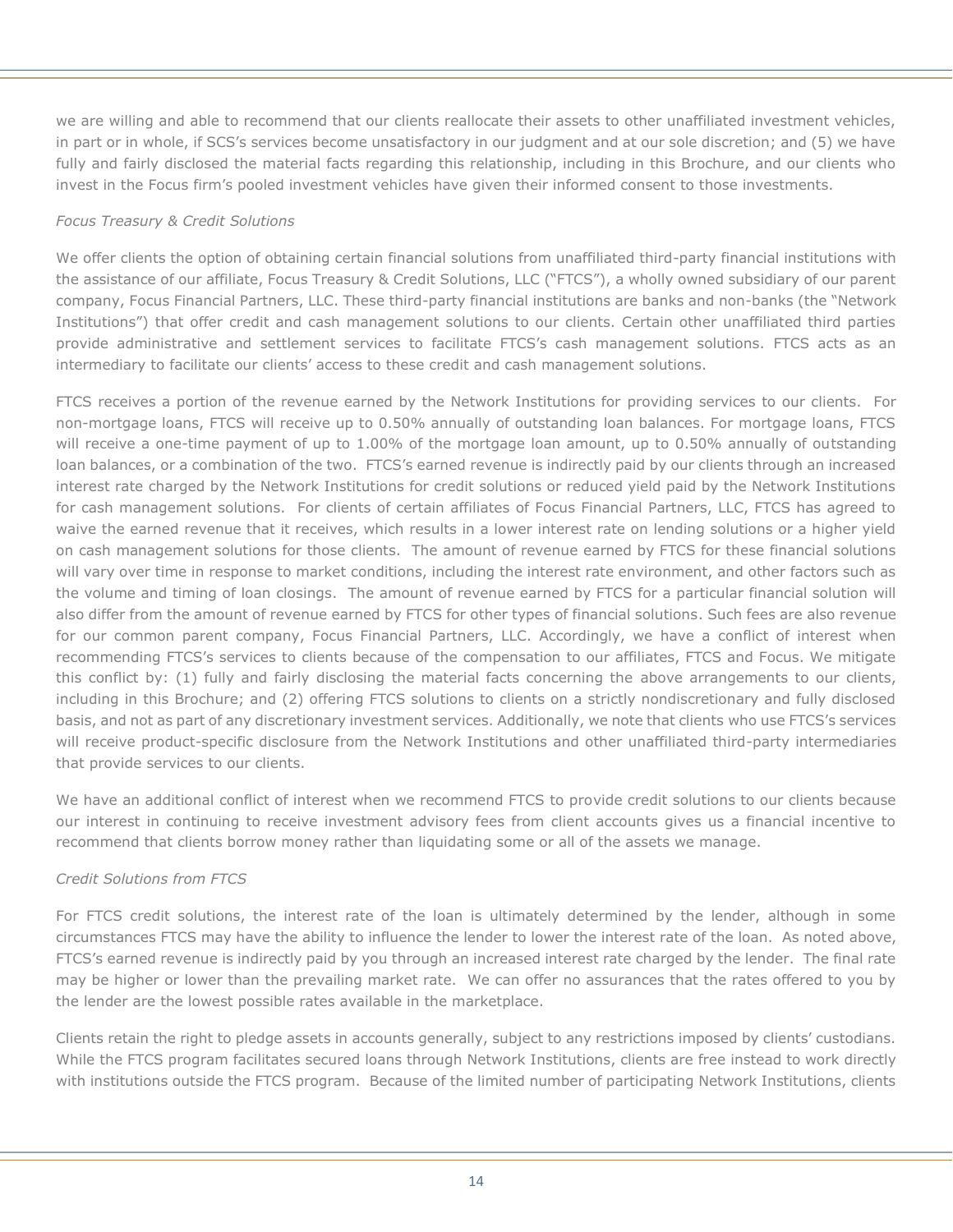may be limited in their ability to obtain as favorable loan terms as if the client were to work directly with other banks to negotiate loan terms or obtain other financial arrangements.

Clients should also understand that pledging assets in an account to secure a loan involves additional risk and restrictions. A Network Institution has the authority to liquidate all or part of the pledged securities at any time, without prior notice to clients and without their consent, to maintain required collateral levels. The Network Institution also has the right to call client loans and require repayment within a short period of time; if the client cannot repay the loan within the specified time period, the Network Institution will have the right to force the sale of pledged assets to repay those loans. Selling assets to maintain collateral levels or calling loans may result in asset sales and realized losses in a declining market, leading to the permanent loss of capital. These sales also may have adverse tax consequences. Interest payments and any other loan-related fees are borne by clients and are in addition to the advisory fees that clients pay us for managing assets, including assets that are pledged as collateral. The returns on pledged assets may be less than the account fees and interest paid by the account. Clients should consider carefully and skeptically any recommendation to pursue a more aggressive investment strategy in order to support the cost of borrowing, particularly the risks and costs of any such strategy. More generally, before borrowing funds, a client should carefully review the loan agreement, loan application, and other forms and determine that the loan is consistent with the client's long-term financial goals and presents risks consistent with the client's financial circumstances and risk tolerance.

## *Cash Management Solutions from FTCS*

For FTCS cash management solutions, as stated above, certain third-party intermediaries provide administrative and settlement services in connection with the program. Those intermediaries each charge a fixed basis point fee on total deposits in the program. Before any interest is paid into client accounts, the Network Institutions and certain unaffiliated third-party service providers take their fees out, and the net interest is then credited to clients' accounts. The fees debited by the Network Institutions include FTCS's earned revenue. Engaging FTCS, the Network Institutions, and these other intermediaries to provide cash management solutions does not alter the manner in which we treat cash for billing purposes.

Clients should understand that in rare circumstances, depending on interest rates and other economic and market factors, the yields on cash management solutions could be lower than the aggregate fees and expenses charged by the Network Institutions, the intermediaries referenced above, and us. Consequently, in these rare circumstances, a client could experience a negative overall investment return with respect to those cash investments. Nonetheless, it might still be reasonable for a client to participate in the FTCS cash management program if the client prefers to hold cash at the Network Institutions rather than at other financial institutions (e.g., to take advantage of FDIC insurance).

# **Item 11. Practices Code of Ethics, Participation in Client Transactions, and Personal Trading**

LVW Advisors and persons associated with LVW Advisors ("Associated Persons") are permitted to buy or sell securities that it also recommends to clients consistent with the Firm's policies and procedures.

LVW Advisors has adopted a code of ethics that sets forth the standards of conduct expected of its Associated Persons and requires compliance with applicable securities laws ("Code of Ethics"). In accordance with Section 204A of the Advisers Act, its Code of Ethics contains written policies reasonably designed to prevent the unlawful use of material non-public information by LVW Advisors or any of its Associated Persons. The Code of Ethics also requires that certain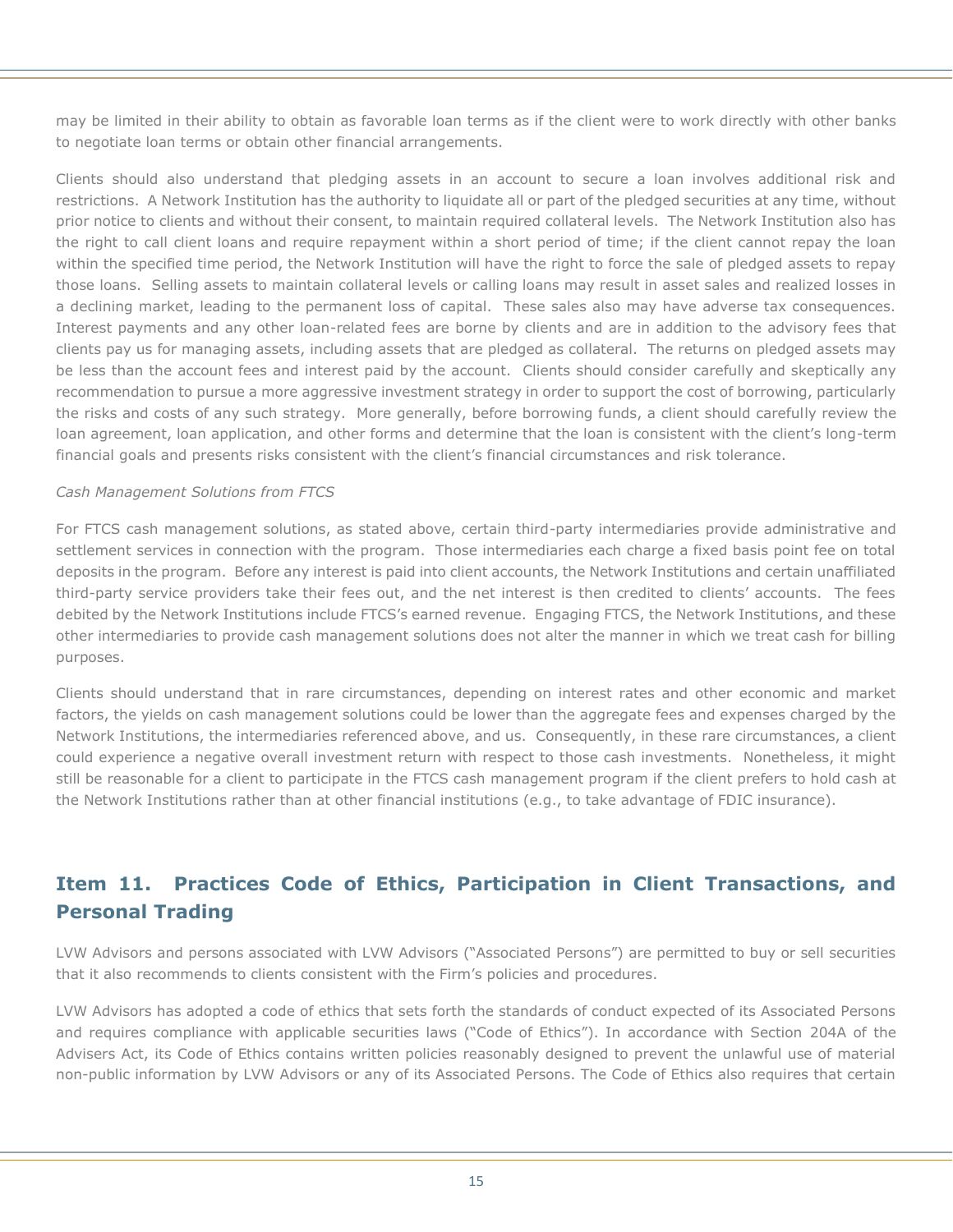of the Firm's personnel (called "Access Persons") report their personal securities holdings and transactions and obtain pre-approval of certain investments such as initial public offerings and limited offerings.

The Code of Ethics also requires Associated Persons to report any violations of the Code of Ethics promptly to LVW Advisors' Chief Compliance Officer. Each Associated Person receives a copy of the Code of Ethics and any amendments to it and must acknowledge in writing having receive the materials.

LVW recommends that certain clients invest in a private fund managed by an affiliated Focus partner firm. Please refer to Items 4, 5 and 10 for additional information.

Clients and prospective clients may contact the Firm to request a copy of its *Code of Ethics*.

# **Item 12. Brokerage Practices**

LVW Advisors does not maintain custody of client assets that we manage, although we may be deemed to have custody of client assets if clients give us authority to withdraw assets from their account *(see Item 15 Custody, below)*. Client assets must be maintained in an account at a "qualified custodian," generally a broker-dealer or bank. We routinely recommend that our clients use Charles Schwab & Co., Inc. (Schwab), a FINRA-registered broker-dealer, member SIPC, as the qualified custodian and the broker-dealer who executes securities transactions for client accounts, though clients are permitted to maintain their accounts at other financial institutions. Even though an account is maintained at Schwab, and we anticipate that most trades will be executed through Schwab, we can still use other brokers to execute trades for client accounts, as described in the following paragraph.

We seek to recommend a custodian/broker who will hold client assets and execute transactions on terms that are overall most advantageous when compared to other available providers and their services. We consider a wide range of factors, including:

- combination of transaction execution services, along with asset custody services (generally without a separate fee for custody), offered
- capability to execute, clear and settle trades (buy and sell securities for client accounts)
- capability to facilitate transfers and payments to and from accounts (wire transfers, check requests, bill payment, etc.)
- breadth of investment products made available (stocks, bonds, mutual funds, exchange traded funds (ETFs), etc.)
- availability of investment research and tools that assist us in making investment decisions
- quality of services
- competitiveness of the price of those services (commission rates, margin interest rates, other fees, etc.) and willingness to negotiate them
- reputation, financial strength, and stability of the provider
- quality of service previously provided
- services delivered or paid for by Schwab
- availability of other products and services that benefit us, as discussed below *(see "Products and Services Available to Us from Schwab")*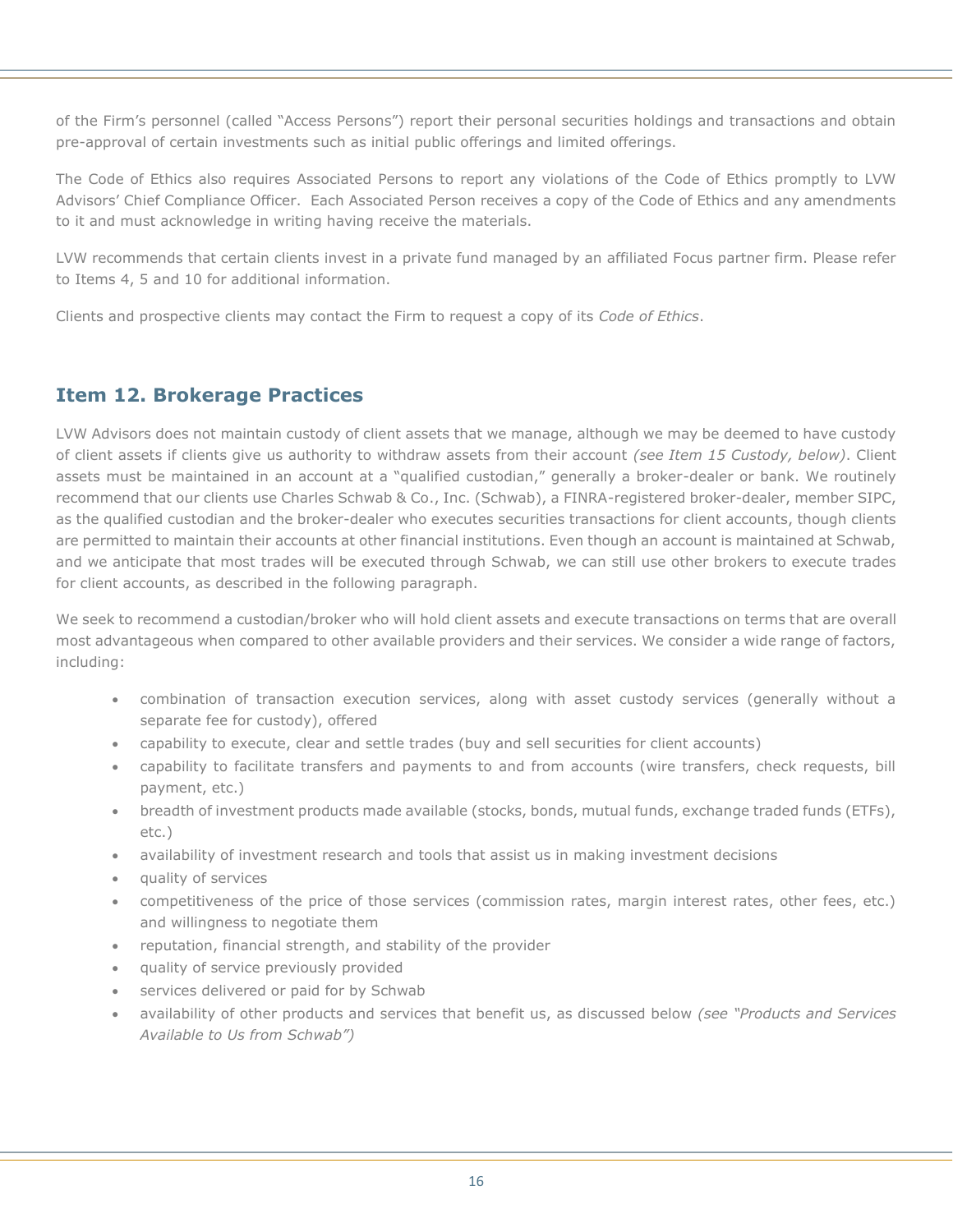#### **Client Custody and Brokerage Costs**

For our clients' accounts that Schwab maintains, it does not generally charge separately for custody services but is compensated by charging commissions or other fees on trades that it executes or that settle into a Schwab account. Certain trades (for example, many mutual funds and ETFs) may not incur Schwab commissions or transaction fees. Schwab is also compensated by earning interest on the uninvested cash in a client's account in Schwab's Cash Features Program. Schwab also charges a flat dollar amount as a "prime broker" or "trade away" fee for each trade that we have executed by a different broker-dealer but where the securities bought or the funds from the securities sold are deposited (settled) into a Schwab account. These fees are in addition to the commissions or other compensation paid to the executing broker-dealer. Because of this, in order to minimize trading costs, we have Schwab execute the majority of trades for a client's account.

Although we are not required to execute all trades through Schwab, we have determined that having Schwab execute most trades is consistent with our duty to seek "best execution" of client trades. Best execution means the most favorable terms for a transaction based on all relevant factors, including those listed above. By using another broker or dealer, clients may pay lower transaction costs.

## **Products and Services Available to Us from Schwab**

Schwab Advisor Services (formerly called Schwab Institutional) serves independent investment advisory firms like LVW Advisors. They provide our clients with access to its institutional brokerage – trading, custody, reporting and related services – many of which are not typically available to Schwab retail customers. Schwab also makes available various support services. Some of those services help us manage or administer our clients' accounts, while others help us manage and grow our business. Schwab's support services are generally available on an unsolicited basis (we don't have to request them) and at no charge to us. Here is a more detailed description of Schwab's support services:

Services that Benefit LVW Advisors' Clients. Schwab's institutional brokerage services include access to a broad range of investment products, execution of securities transactions, and custody of client assets. The investment products available through Schwab include some to which we might not otherwise have access or that would require a significantly higher minimum initial investment by our clients. Schwab's services described in this paragraph generally benefit clients and client accounts.

Services that Do Not Directly Benefit LVW Advisors' Clients. Schwab also makes available to us other products and services that benefit us but do not directly benefit clients or client accounts. These products and services assist us in managing and administering our clients' accounts. They include investment research, both Schwab's own and that of third parties. We use this research to service all or some substantial number of our clients' accounts, including accounts not maintained at Schwab. In addition to investment research, Schwab also makes available software and other technology that:

- provide access to client account data (such as duplicate trade confirmations and account statements);
- facilitate trade execution and allocate aggregated trade orders for multiple client accounts;
- provide pricing and other market data;
- facilitate payment of our fees from our clients' accounts; and
- assist with back-office functions, recordkeeping, and client reporting.

Services that Generally Benefit LVW Advisors Directly. Schwab also offers other services intended to help us manage and further develop our business enterprise. These services include: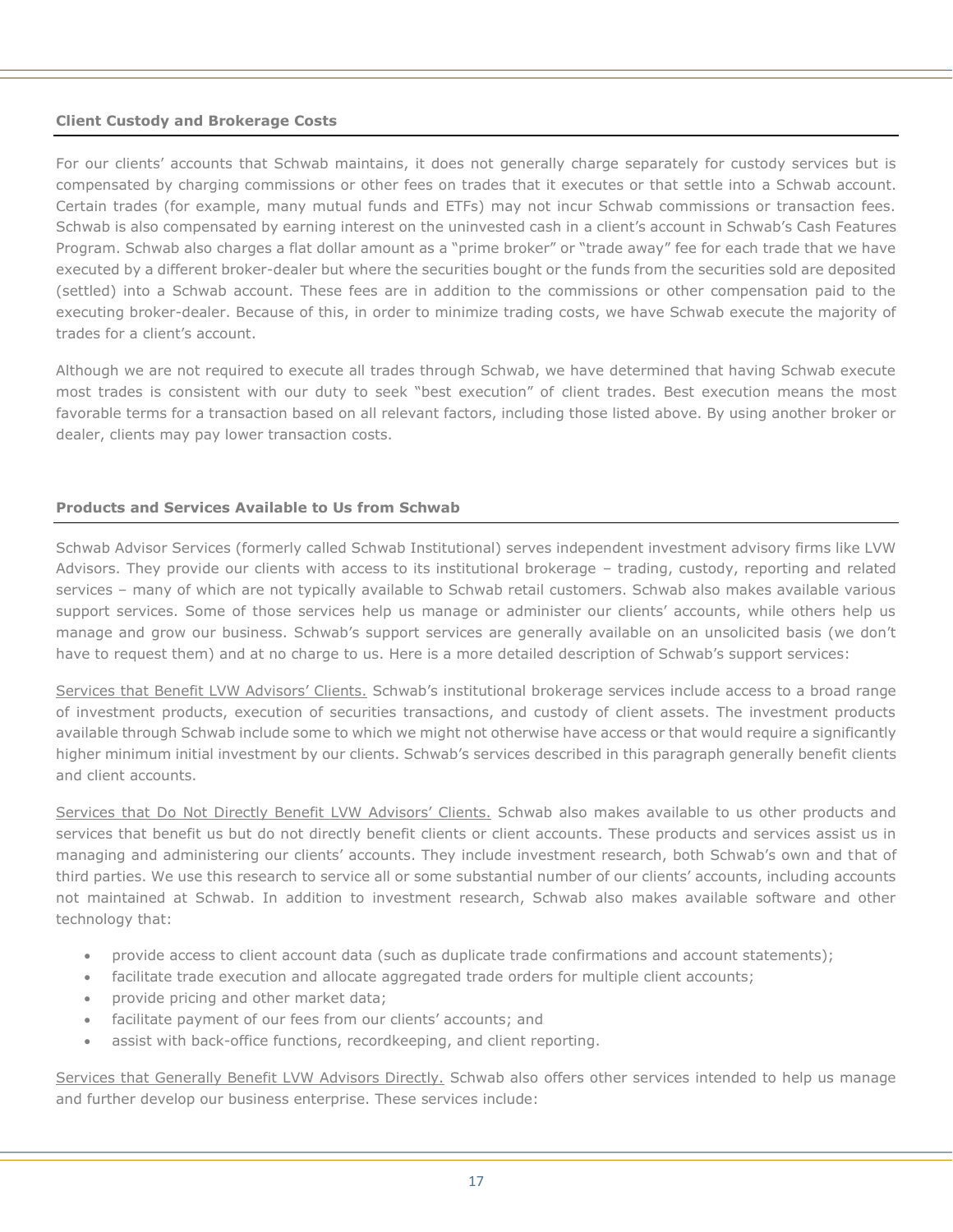- educational conferences and events;
- technology, compliance, legal, and business consulting;
- publications and conferences on practice management and business succession; and
- access to employee benefits providers, human capital consultants and insurance providers.

Schwab provides some of these services itself. In other cases, it will arrange for third-party vendors to provide the services to us. Schwab also discounts or waives its fees for some of these services or pays all or a part of a third party's fees. Schwab also provides us with other benefits, such as occasional business entertainment of our personnel. If client accounts were not maintained with Schwab, LVW Advisors would be required to pay for these services from our own resources.

#### **Our Interest in Schwab's Services**

The availability of these services from Schwab benefits LVW Advisors because we do not have to produce or purchase them. We don't have to pay for Schwab's services. The fact that we receive these benefits from Schwab is an incentive for us to recommend the use of Schwab rather than making such a decision based exclusively on a client's interest in receiving the best value in custody services and the most favorable execution of transactions. This is a conflict of interest. We believe, however, that taken in the aggregate, our recommendation of Schwab as custodian and broker is in the best interests of our clients. Our selection is primarily supported by the scope, quality, and price of Schwab's services and not Schwab's services that benefit only us.

# **Item 13. Review of Accounts**

The Firm monitors clients' investment management portfolios as part of an ongoing process, while regular account reviews are conducted on at least a quarterly basis. Such reviews are conducted by one of the Firm's investment advisor representatives. All investment advisory clients are encouraged to discuss their needs, goals, and objectives with the Firm and to keep the Firm informed of any changes thereto. LVW Advisors contacts ongoing investment advisory clients at least annually to review its previous services and/or recommendations and to discuss the impact resulting from any changes in the client's financial situation and/or investment objectives.

Unless otherwise agreed upon, clients are provided with transaction confirmation notices and regular summary account statements directly from the broker-dealer or custodian for the client accounts. Clients will also receive reports from LVW Advisors that may include such relevant account and/or market related information such as an inventory of account holdings and account performance on a periodic basis. Clients should compare the account statements they receive from their broker-dealer or custodian with those they receive from LVW Advisors.

# **Item 14. Client Referrals and Other Compensation**

LVW Advisor's parent company is Focus Financial Partners, LLC ("Focus LLC"). From time to time, Focus LLC holds partnership meetings and other industry and best-practices conferences, which typically include LVW Advisors, other Focus firms and external attendees. These meetings are first and foremost intended to provide training or education to personnel of Focus firms, including LVW Advisors. However, the meetings do provide sponsorship opportunities for asset managers, asset custodians, vendors, and other third-party service providers. Sponsorship fees allow these companies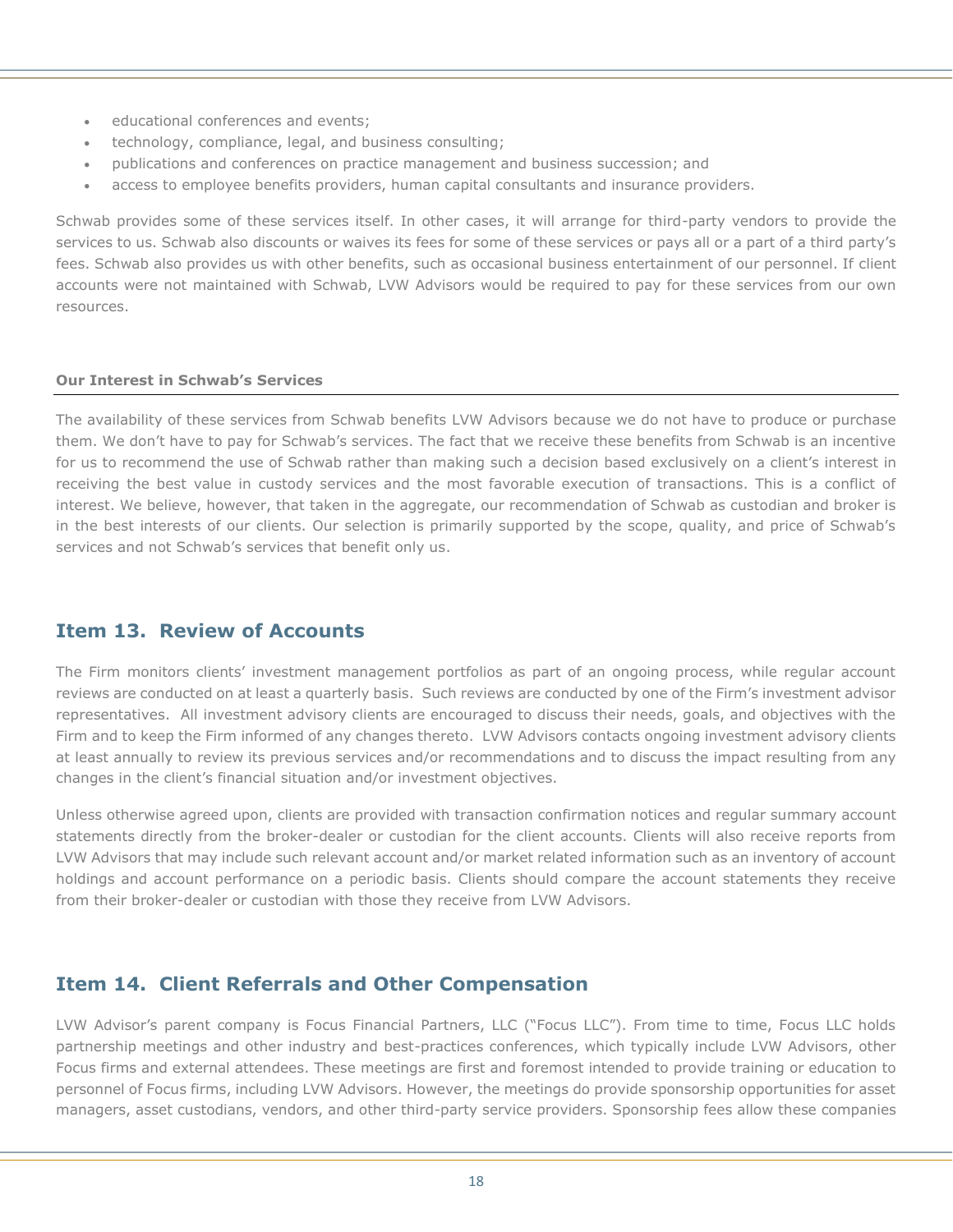to advertise their products and services to Focus firms, including LVW Advisors. Although the participation of Focus firm personnel in these meetings is not preconditioned on the achievement of a sales target for any conference sponsor, this practice could nonetheless be deemed a conflict as the marketing and education activities conducted, and the access granted, at such meetings and conferences could cause LVW Advisors to focus on those conference sponsors in the course of its duties. Focus LLC attempts to mitigate any such conflict by allocating the sponsorship fees only to defraying the cost of the meeting or future meetings and not as revenue for itself or any affiliate, including LVW Advisors. Conference sponsorship fees are not dependent on assets placed with any specific provider or revenue generated by such asset placement.

The following entities have provided conference sponsorship to Focus from January 1, 2021 to March 1, 2022:

## Charles Schwab & Co., Inc.

You can access a more recently updated list of recent conference sponsors on Focus' website through the following link:

#### <https://focusfinancialpartners.com/conference-sponsors/>

We receive an economic benefit from Schwab in the form of the support products and services it makes available to us and other independent investment advisors whose clients maintain their accounts at Schwab. Clients do not pay more for assets maintained at Schwab as a result of these arrangements. However, we benefit from the referral arrangement because the cost of these services would otherwise be borne directly by us. Clients should consider these conflicts of interest when selecting a custodian. These products and services, how they benefit us, and the related conflicts of interest are described above *(see Item 12 – Brokerage Practices)*. The availability of Schwab's products and services to LVW Advisors is not based on us giving particular investment advice, such as buying particular securities for our clients.

LVW Advisors has arrangements in place with certain third parties whereby LVW Advisors provides compensation for client referrals. Specifically, LVW Advisors has entered into a solicitation agreement with Richard Flynn, pursuant to which Richard Flynn is compensated for referrals provided to LVW Advisors. Richard Flynn is an officer of Flynn Family Office, LLC ("FFO"). FFO provides family office accounting, tax, and family office services to high net worth individuals and families. Solicitation arrangements inherently give rise to potential conflicts of interest because FFO receives an economic benefit for the recommendation of advisory services. LVW Advisors addresses these conflicts through this disclosure. If a client is introduced to LVW Advisors by FFO, LVW Advisors has agreed to pay FFO a referral fee in accordance with the requirements of Rule 206(4)-3 of the Advisers Act and any corresponding state securities law requirements. Any referral fees incurred for successful solicitations are paid solely from LVW Advisors advisory fee, and do not result in any additional charge to the client. If FFO introduces a client to LVW Advisors, FFO is required to provide the client with a copy of LVW Advisors' written Disclosure Brochure which meets the requirements of Rule 204-3 of the Advisers Act, and a copy of FFO's disclosure statement containing the terms and conditions of the solicitation arrangement, including the compensation FFO is to receive.

# **Item 15. Custody**

As stated above, LVW Advisors' Investment Management Agreement and/or the separate agreement with any financial institution may authorize LVW Advisors through such financial institution to debit the client's account for the amount of the Firm's advisory fee and to directly remit that management fee to the Firm in accordance with applicable custody rules.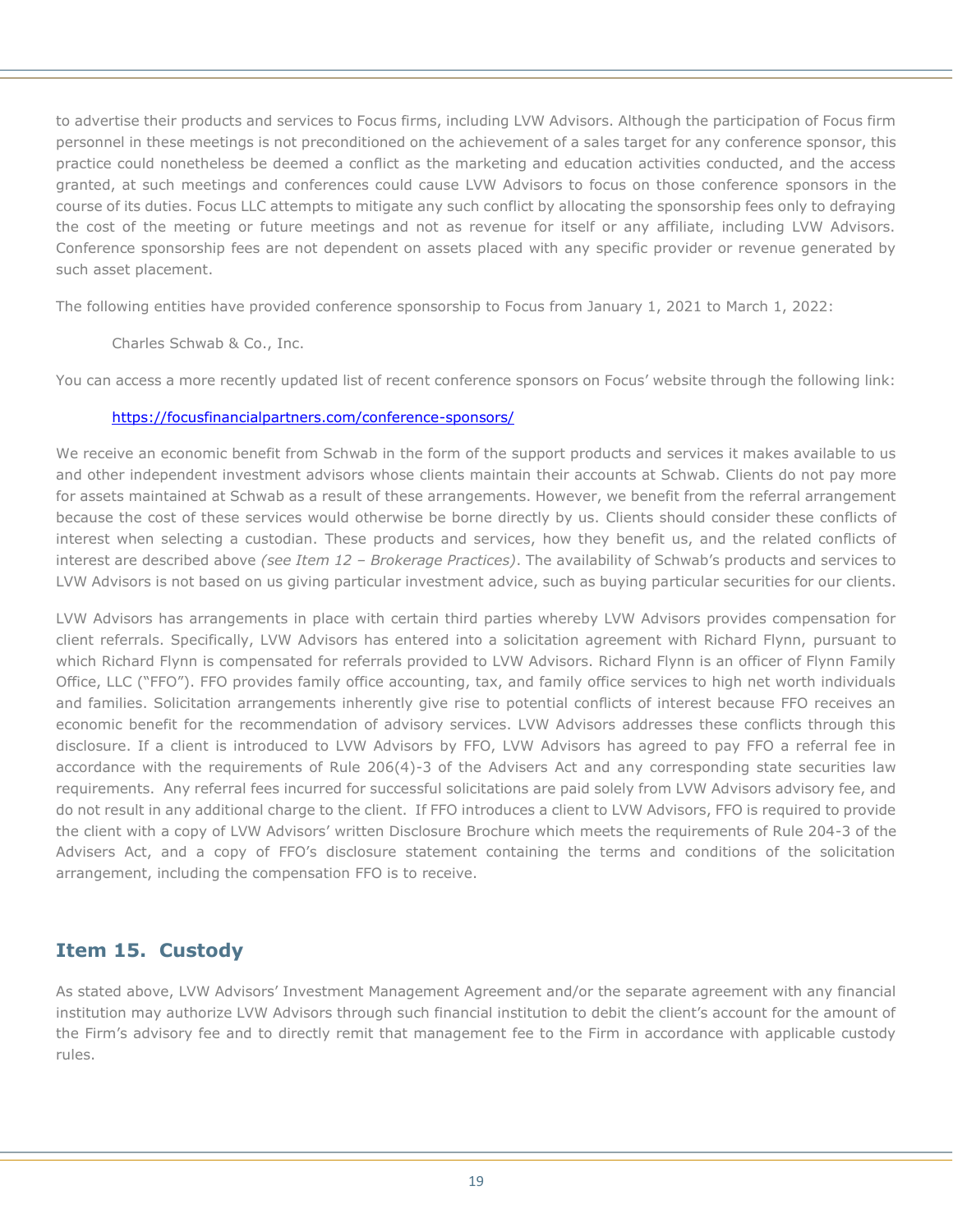The financial institutions recommended by LVW Advisors have agreed to send a statement to the client, at least quarterly, indicating all amounts disbursed from the account including the amount of management fees paid directly to the Firm. In addition, as discussed in Item 13, LVW Advisors also sends periodic supplemental reports to clients. Clients should carefully review the statements sent directly by the financial institutions and compare them to those received from the Firm.

# **Item 16. Investment Discretion**

LVW Advisors may be given the authority to exercise discretion on behalf of clients. The Firm is considered to exercise investment discretion over a client's account if it can affect transactions for the client without first having to seek the client's consent. LVW Advisors is given this authority through a power-of-attorney included in the agreement between the Firm and the client. Clients may request a limitation on this authority (such as certain securities not to be bought or sold). LVW Advisors may take discretion over the following activities:

- The securities to be purchased or sold;
- The amount of securities to be purchased or sold;
- When transactions are to be made; and
- The Independent Managers to be hired or fired.

# **Item 17. Voting Client Securities**

LVW Advisors is required to disclose if it accepts authority to vote client securities. The Firm does not vote client securities on behalf of its clients. Proxies are generally voted by the respective Independent Managers.

# **Item 18. Financial Information**

LVW Advisors does not require or solicit the prepayment of more than \$1,200 in fees six months or more in advance. In addition, the Firm is required to disclose any financial condition that is reasonably likely to impair its ability to meet contractual commitments to clients. LVW Advisors has no disclosures pursuant to this Item.